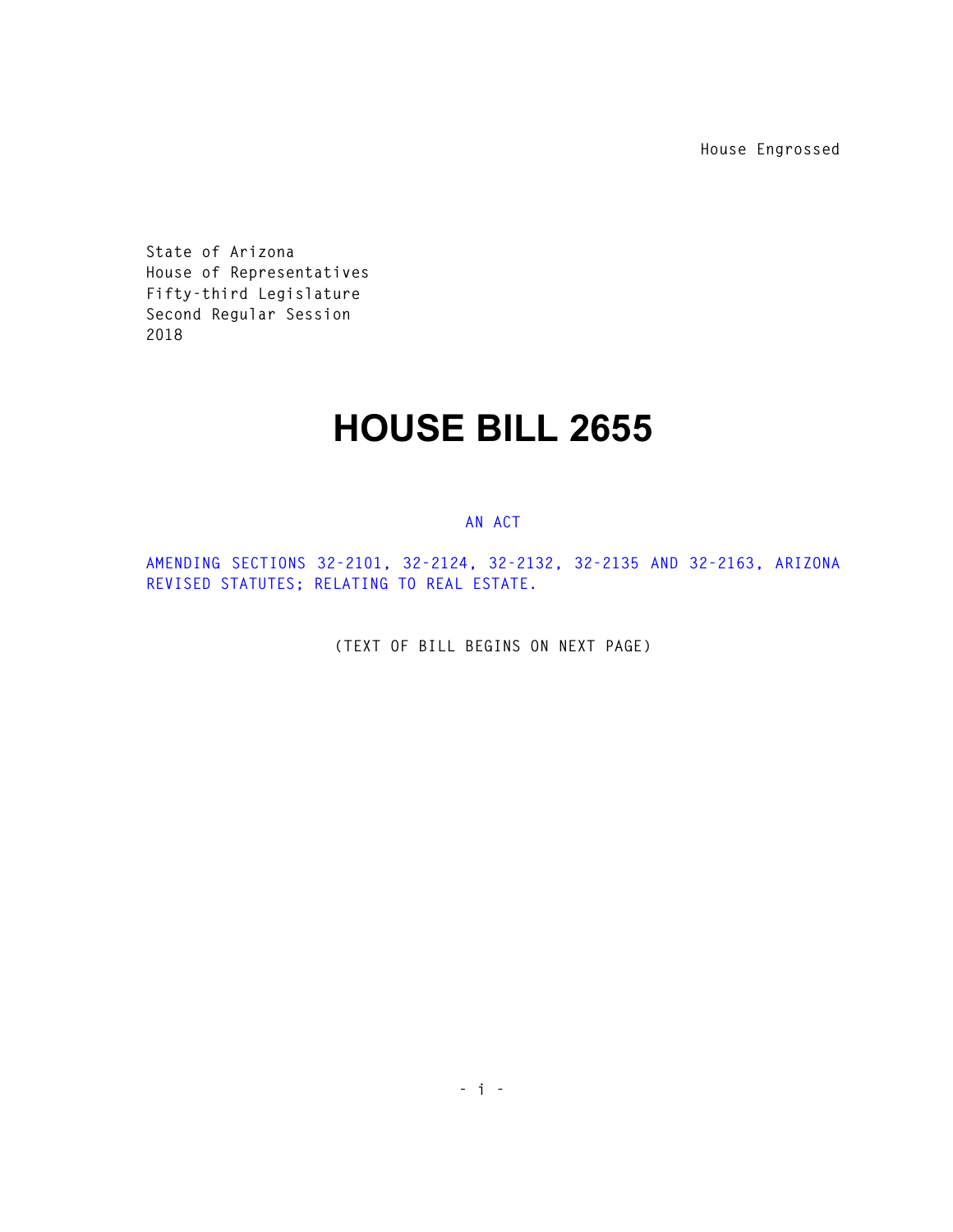**1 Be it enacted by the Legislature of the State of Arizona: 2 Section 1. Section 32-2101, Arizona Revised Statutes, is amended to 3 read: 4 32-2101. Definitions 5 In this chapter, unless the context otherwise requires: 6 1. "Acting in concert" means evidence of collaborating to pursue a 7 concerted plan. 8 2. "Advertising" means the attempt by publication, dissemination, 9 exhibition, solicitation or circulation, oral or written, or for broadcast 10 on radio or television to induce directly or indirectly any person to 11 enter into any obligation or acquire any title or interest in lands 12 subject to this chapter including the land sales contract to be used and 13 any photographs, drawings or artist's presentations of physical conditions 14 or facilities existing or to exist on the property. Advertising does not 15 include: 16 (a) Press releases or other communications delivered to newspapers, 17 periodicals or other news media for general information or public 18 relations purposes if no charge is made by the newspapers, periodicals or 19 other news media for the publication or use of any part of these 20 communications. 21 (b) Communications to stockholders as follows: 22 (i) Annual reports and interim financial reports. 23 (ii) Proxy materials. 24 (iii) Registration statements. 25 (iv) Securities prospectuses. 26 (v) Applications for listing of securities on stock exchanges. 27 (vi) Prospectuses. 28 (vii) Property reports. 29 (viii) Offering statements. 30 3. "Affiliate" means a person who, directly or indirectly through 31 one or more intermediaries, controls, is controlled by or is under common 32 control with the person specified. 33 4. "Associate broker" means a licensed broker WHO IS employed by 34 another broker. Unless otherwise specifically provided, an associate 35 broker has the same license privileges as a salesperson. 36 5. "Barrier" means a natural or man-made geographical feature that 37 prevents parcels of land from being practicably, reasonably and 38 economically united or reunited and that was not caused or created by the 39 owner of the parcels. 40 6. "Blanket encumbrance" means any mortgage, any deed of trust or 41 any other encumbrance or lien securing or evidencing the payment of money 42 and affecting more than one lot or parcel of subdivided land, or an 43 agreement affecting more than one lot or parcel by which the subdivider 44 holds the subdivision under an option, contract to sell or trust**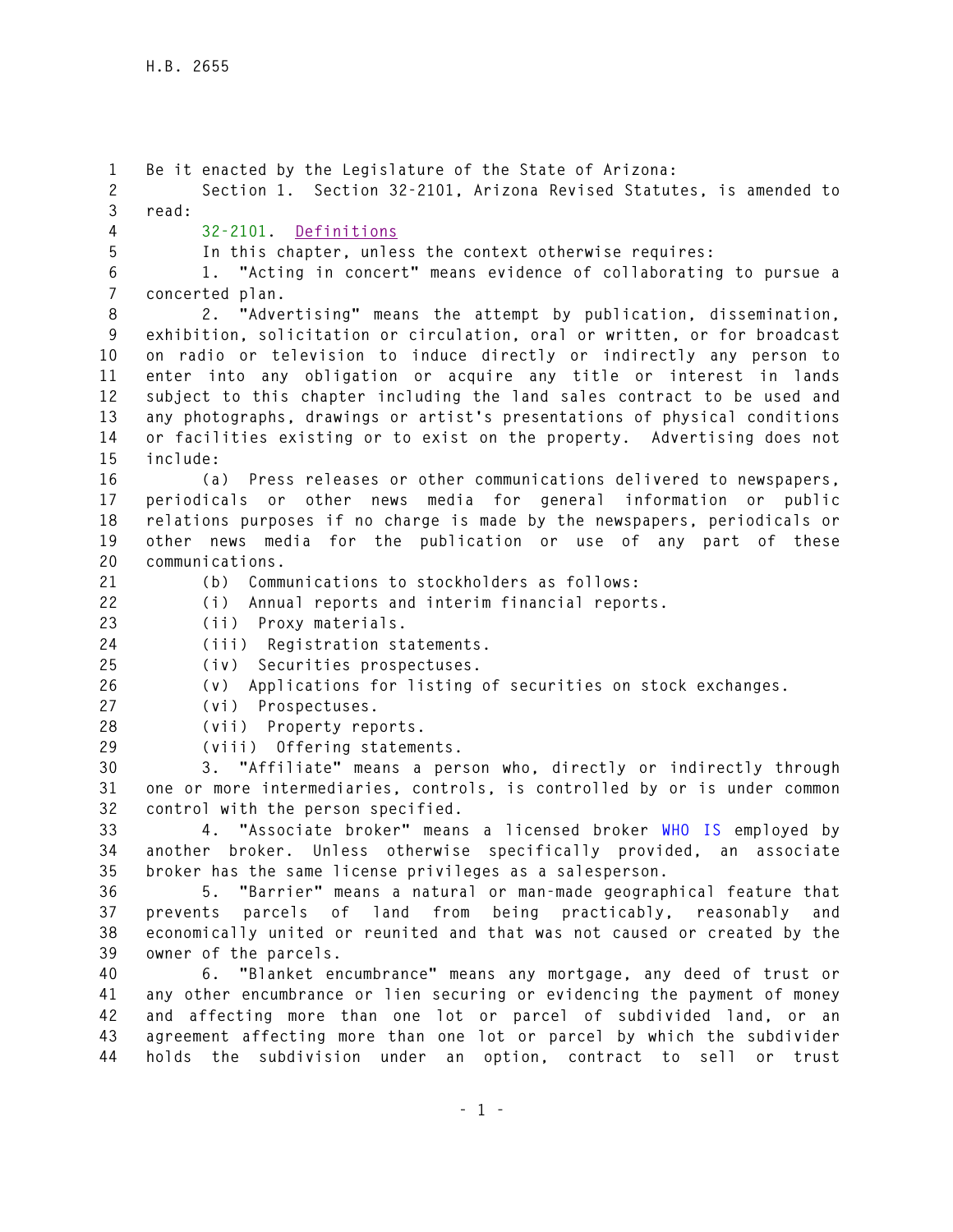**1 agreement. Blanket encumbrance does not include taxes and assessments 2 THAT ARE levied by public authority.** 

**3 7. "Board" means the state real estate advisory board.** 

**4 8. "Broker", when used without modification, means a person who is 5 licensed as a broker under this chapter or who is required to be licensed 6 as a broker under this chapter.** 

**7 9. "Business broker" means a real estate broker who acts as an 8 intermediary or agent between sellers or buyers, or both, in the sale or 9 purchase, or both, of businesses or business opportunities where a lease 10 or sale of real property is either a direct or incidental part of the 11 transaction.** 

**12 10. "Camping site" means a space THAT IS designed and promoted for 13 the purpose of locating any trailer, tent, tent trailer, pickup camper or 14 other similar device used for camping.** 

15 11. "Cemetery" or "cemetery property" means any one, or **16 combination of more than one, of the following in a place THAT IS used, or 17 intended to be used, and dedicated for cemetery purposes:** 

**18 (a) A burial park, for earth interments.** 

**19 (b) A mausoleum, for crypt or vault entombments.** 

**20 (c) A crematory, or a crematory and columbarium, for cinerary 21 interments.** 

**22 (d) A cemetery plot, including interment rights, mausoleum crypts, 23 niches and burial spaces.** 

**24 12. "Cemetery broker" means a person other than a real estate broker 25 or real estate salesperson who, for another, for compensation:** 

**26 (a) Sells, leases or exchanges cemetery property or interment 27 services of or for another, or on the person's own account.** 

**28 (b) Offers for another or for the person's own account to buy, 29 sell, lease or exchange cemetery property or interment services.** 

**30 (c) Negotiates the purchase and sale, lease or exchange of cemetery 31 property or interment services.** 

**32 (d) Negotiates the purchase or sale, lease or exchange, or lists or 33 solicits, or negotiates a loan on or leasing of cemetery property or 34 interment services.** 

**35 13. "Cemetery salesperson" means a natural person who acts on the 36 person's own behalf or through and on behalf of a professional limited 37 liability company or a professional corporation engaged by or on behalf of 38 a licensed cemetery or real estate broker, or through and on behalf of a 39 corporation, partnership or limited liability company that is licensed as 40 a cemetery or real estate broker, to perform any act or transaction 41 included in the definition of cemetery broker.** 

**42 14. "Commissioner" means the state real estate commissioner.** 

**43 15. "Common promotional plan" means a plan, undertaken by a person 44 or a group of persons acting in concert, to offer lots for sale or 45 lease. If the land is offered for sale by a person or group of persons**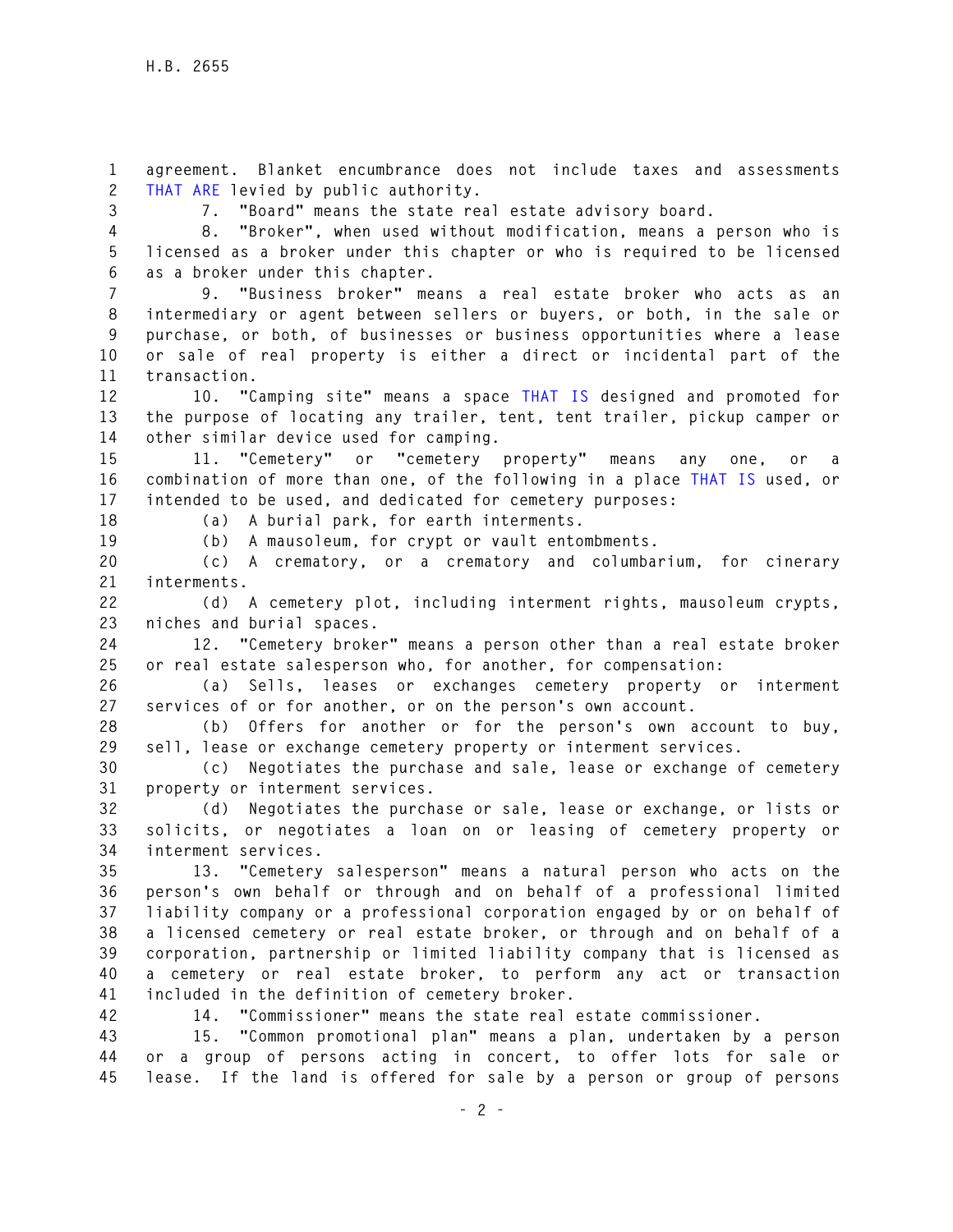**1 acting in concert, and the land is contiguous or is known, designated or 2 advertised as a common unit or by a common name, the land is presumed, 3 without regard to the number of lots covered by each individual offering, 4 as being offered for sale or lease as part of a common promotional 5 plan. Separate subdividers selling lots or parcels in separately platted 6 subdivisions within a master planned community shall not be deemed to be 7 offering their combined lots for sale or lease as part of a common 8 promotional plan.** 

**9 16. "Compensation" means any fee, commission, salary, money or other 10 valuable consideration for services rendered or to be rendered as well as 11 the promise of consideration whether contingent or not.** 

**12 17. "Contiguous" means lots, parcels or fractional interests that 13 share a common boundary or point. Lots, parcels or fractional interests 14 are not contiguous if they are separated by either of the following:** 

**15 (a) A barrier.** 

**16 (b) A road, street or highway that has been established by this 17 state or by any agency or political subdivision of this state, that has 18 been designated by the federal government as an interstate highway or that 19 has been regularly maintained by this state or by any agency or political 20 subdivision of this state and has been used continuously by the public for 21 at least the last five years.** 

**22 18. "Control" or "controlled" means a person who, through ownership, 23 voting rights, power of attorney, proxy, management rights, operational 24 rights or other rights, has the right to make decisions binding on an 25 entity, whether a corporation, a partnership or any other entity.** 

**26 19. "Corporation licensee" means a lawfully organized corporation 27 that is registered with the Arizona corporation commission and that has an 28 officer licensed as the designated broker pursuant to section 32-2125.** 

**29 20. "Department" means the state real estate department.** 

**30 21. "Designated broker" means the natural person who is licensed as 31 a broker under this chapter and who is either:** 

**32 (a) Designated to act on behalf of an employing real estate, 33 cemetery or membership camping entity.** 

**34 (b) Doing business as a sole proprietor.** 

**35 22. "Developer" means a person who offers real property in a 36 development for sale, lease or use, either immediately or in the future, 37 on the person's own behalf or on behalf of another person, under this 38 chapter. Developer does not include a person whose involvement with a 39 development is limited to the listing of property within the development 40 for sale, lease or use.** 

**41 23. "Development" means any division, proposed division or use of 42 real property that the department has authority to regulate, including 43 subdivided and unsubdivided lands, cemeteries, condominiums, timeshares, 44 membership campgrounds and stock cooperatives.**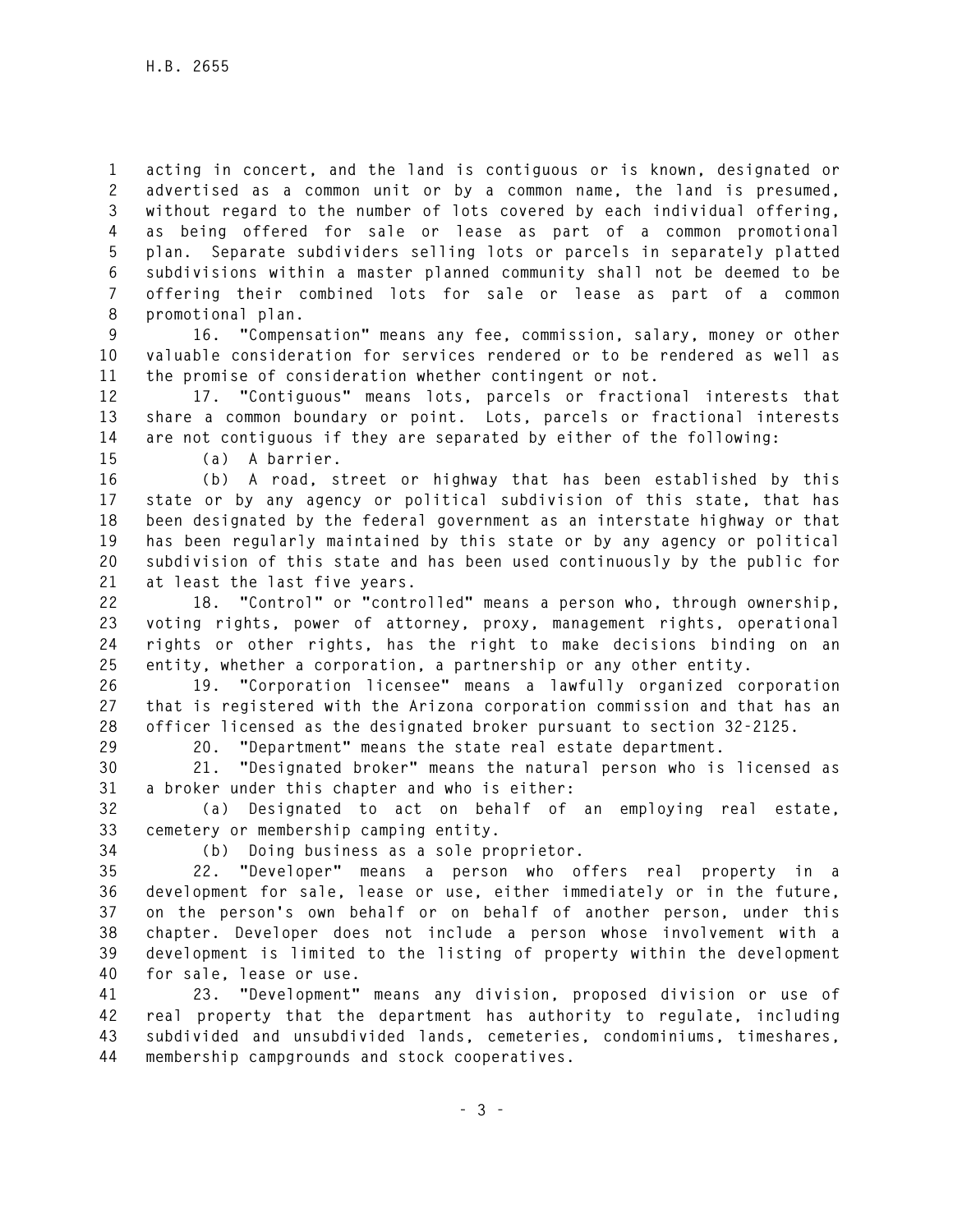**1 24. "Employing broker" means a person who is licensed or is required 2 to be licensed as a:** 

**3 (a) Broker entity pursuant to section 32-2125, subsection A.** 

**4 (b) Sole proprietorship if the sole proprietor is a broker licensed** 

**5 pursuant to this chapter. 6 25. "Fractional interest" means an undivided interest in improved or 7 unimproved land, lots or parcels of any size created for the purpose of 8 sale or lease and evidenced by any receipt, certificate, deed or other 9 document conveying the interest. Undivided interests in land, lots or 10 parcels created in the names of a husband and wife as community property, 11 joint tenants or tenants in common, or in the names of other persons who, 12 acting together as part of a single transaction, acquire the interests** 

**13 without a purpose to divide the interests for present or future sale or 14 lease shall be deemed to constitute only one fractional interest.** 

**15 26. "Improved lot or parcel" means a lot or parcel of a subdivision 16 upon ON which lot or parcel there is a residential, commercial or 17 industrial building or concerning which a contract has been entered into 18 between a subdivider and a purchaser that obligates the subdivider 19 directly, or indirectly through a building contractor, to complete 20 construction of a residential, commercial or industrial building on the 21 lot or parcel within two years from the date on which the contract of sale 22 for the lot is entered into.** 

**23 27. "Inactive license" means a license THAT IS issued pursuant to 24 article 2 of this chapter to a licensee who is on inactive status during 25 the current license period and who is not engaged by or on behalf of a 26 broker.** 

**27 28. "Lease" or "leasing" includes any lease, whether it is the sole, 28 the principal or any incidental part of a transaction.** 

**29 29. "License" means the whole or part of any agency permit, 30 certificate, approval, registration, public report, charter or similar 31 form of permission required by this chapter.** 

**32 31. 30. "Licensee" means a person to whom a license for the current 33 license period has been granted under any provision of this chapter, and, 34 for purposes of section 32-2153, subsection A, shall include original 35 license applicants.** 

**36 30. 31. "License period" means the two year TWO-YEAR period 37 beginning with the date of original issue or renewal of a particular 38 license and ending on the expiration date, if any.** 

**39 32. "Limited liability company licensee" means a lawfully organized 40 limited liability company that has a member or manager who is a natural 41 person and who is licensed as the designated broker pursuant to section 42 32-2125.** 

**43 33. "Lot reservation" means an expression of interest by a 44 prospective purchaser in buying at some time in the future a subdivided or 45 unsubdivided lot, unit or parcel in this state. In all cases, a**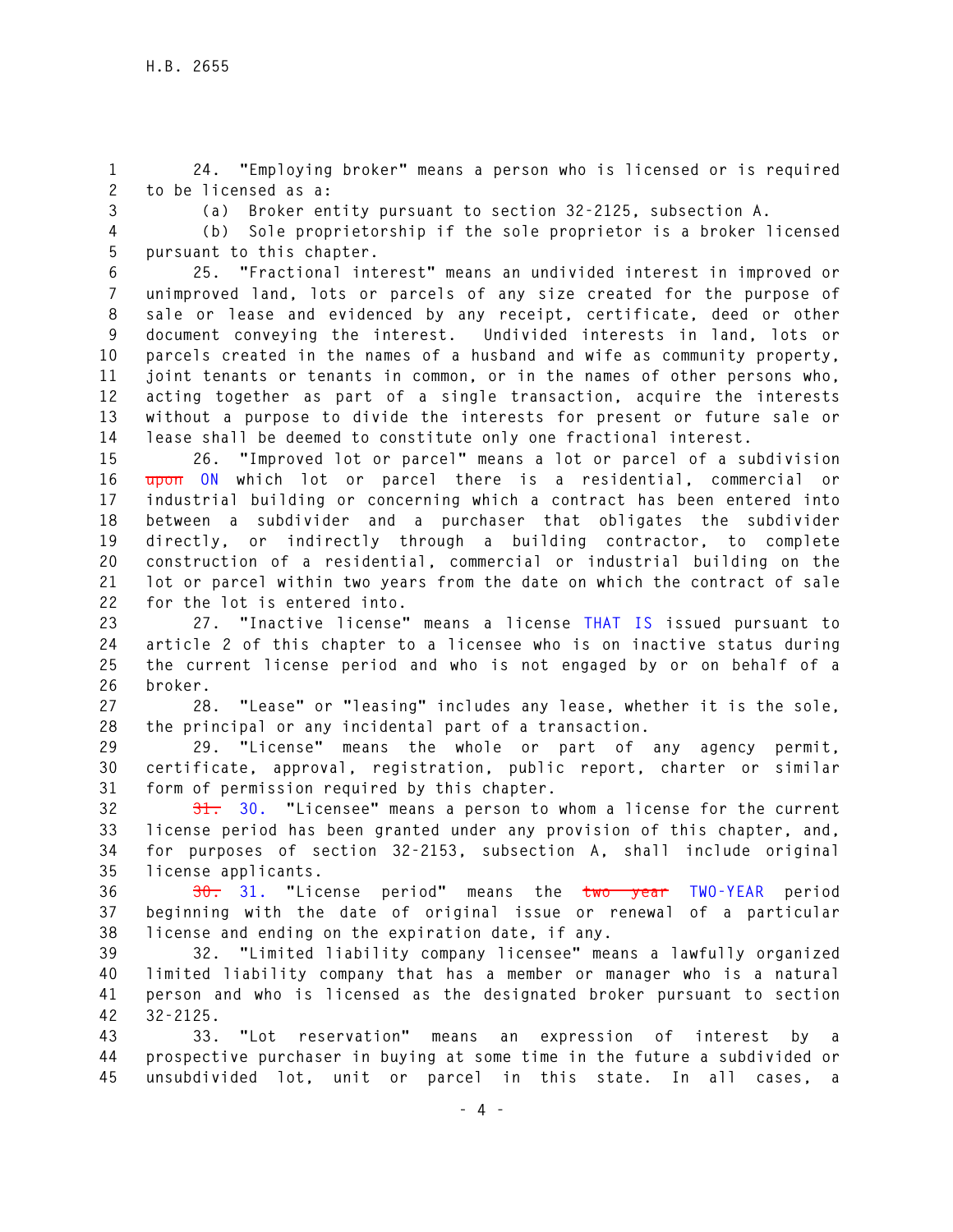**1 subsequent affirmative action by the prospective purchaser must be taken 2 to create a contractual obligation to purchase.** 

**3 34. "Master planned community" means a development that consists of 4 two or more separately platted subdivisions and that is either subject to 5 a master declaration of covenants, conditions or restrictions, is subject 6 to restrictive covenants sufficiently uniform in character to clearly 7 indicate a general scheme for improvement or development of real property 8 or is governed or administered by a master owner's association.** 

**9 35. "Member" means a member of the real estate advisory board.** 

**10 36. "Membership camping broker" means a person, other than a 11 salesperson, who, for compensation:** 

**12 (a) Sells, purchases, lists, exchanges or leases membership camping 13 contracts.** 

**14 (b) Offers to sell, purchase, exchange or lease membership camping 15 contracts.** 

**16 (c) Negotiates or offers, attempts or agrees to negotiate the sale, 17 purchase, exchange or lease of membership camping contracts.** 

**18 (d) Advertises or holds himself out as being engaged in the 19 business of selling, buying, exchanging or leasing membership camping 20 contracts or counseling or advising regarding membership camping 21 contracts.** 

**22 (e) Assists or directs in the procuring of prospects calculated or 23 intended to result in the sale, purchase, listing, exchange or lease of 24 membership camping contracts.** 

**25 (f) Performs any of the foregoing acts as an employee or on behalf 26 of a membership camping operator or membership contract owner.** 

**27 37. "Membership camping contract" means an agreement THAT IS offered 28 or sold in this state evidencing a purchaser's right or license to use the 29 camping or outdoor recreation facilities of a membership camping operator 30 and includes a membership that provides for this use.** 

**31 38. "Membership camping operator" means an enterprise, other than 32 one that is tax exempt under section 501(c)(3) of the internal revenue 33 code of 1986, as amended, that solicits membership paid for by a fee or 34 periodic payments and has as one of its purposes camping or outdoor 35 recreation, including the use of camping sites primarily by 36 members. Membership camping operator does not include camping or 37 recreational trailer parks that are open to the general public and that 38 contain camping sites rented for a per use fee or a mobile home park.** 

**39 39. "Membership camping salesperson" means a natural person who acts 40 on the person's own behalf or through and on behalf of a professional 41 limited liability company or a professional corporation engaged by or on 42 behalf of a licensed membership camping or real estate broker, or by or on 43 behalf of a corporation, partnership or limited liability company that is 44 licensed as a membership camping or real estate broker, to perform any act**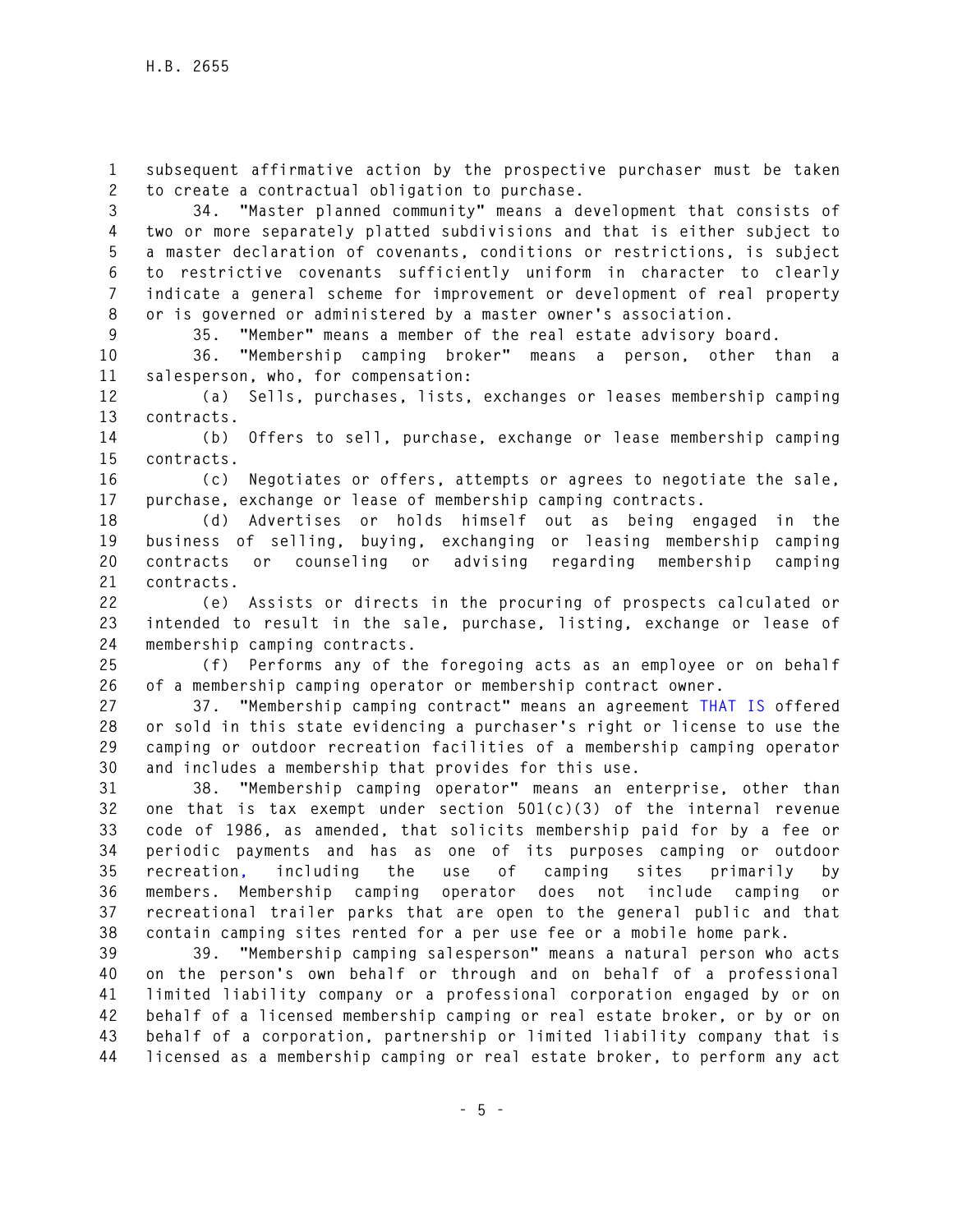**1 or participate in any transaction in a manner included in the definition 2 of membership camping broker.** 

**3 40. "ONLINE COURSE" MEANS PRELICENSURE EDUCATION THAT IS A PLANNED 4 LEARNING EXPERIENCE WITH A GEOGRAPHIC SEPARATION THAT MAY BE SYNCHRONOUS 5 OR ASYNCHRONOUS, THAT DOES NOT REQUIRE REAL-TIME INTERACTION BETWEEN A 6 STUDENT AND AN INSTRUCTOR AND THAT USES A PLATFORM WITH SELF-PACED OR 7 PRERECORDED LESSONS AND MATERIALS THAT A STUDENT CAN ACCESS VIA THE 8 INTERNET TO PROCEED AT THE STUDENT'S OWN PACE.** 

**9 40. 41. "Partnership licensee" means a partnership with a managing 10 general partner who is licensed as the designated broker pursuant to 11 section 32-2125.** 

**12 41. 42. "Permanent access", as required under article 4 of this 13 chapter, means permanent access from the subdivision to any federal, state 14 or county highway.** 

**15 43."Perpetual-care PERPETUAL CARE" or "endowed-care ENDOWED CARE" 16 means the maintenance and care of all places where interments have been 17 made of the trees, shrubs, roads, streets and other improvements and 18 embellishments contained within or forming a part of the cemetery. This**  19 shall BUT DOES not include the maintenance or repair of monuments, tombs, **20 copings or other man-made ornaments as associated with individual burial 21 spaces.** 

**22 42. 44. "Perpetual or endowed-care cemetery" means a cemetery 23 wherein lots or other burial spaces are sold or transferred under the 24 representation that the cemetery will receive "perpetual" CARE 25 or "endowed" care as defined in this section free of further cost to the 26 purchaser after payment of the original purchase price for the lot, burial 27 space or interment right.** 

**28 44. 45. "Person" means any individual, corporation, partnership or 29 company and any other form of multiple organization for carrying on 30 business, foreign or domestic.** 

**31 45. 46. "Private cemetery" means a cemetery or place that is not 32 licensed under article 6 of this chapter, where burials or interments of 33 human remains are made, in which sales or transfers of interment rights or 34 burial plots are not made to the public and in which not more than ten 35 interments or burials occur annually.** 

**36 46. 47. "Promotion" or "promotional practice" means advertising and 37 any other act, practice, device or scheme to induce directly or indirectly 38 any person to enter into any obligation or acquire any title or interest 39 in or use of real property subject to this chapter, including meetings 40 with prospective purchasers, arrangements for prospective purchasers to 41 visit real property, travel allowances and discount, exchange, refund and 42 cancellation privileges.** 

**43 47. 48. "Real estate" includes leasehold-interests and any estates 44 in land as defined in title 33, chapter 2, articles 1 and 2, regardless of 45 whether located in this state.**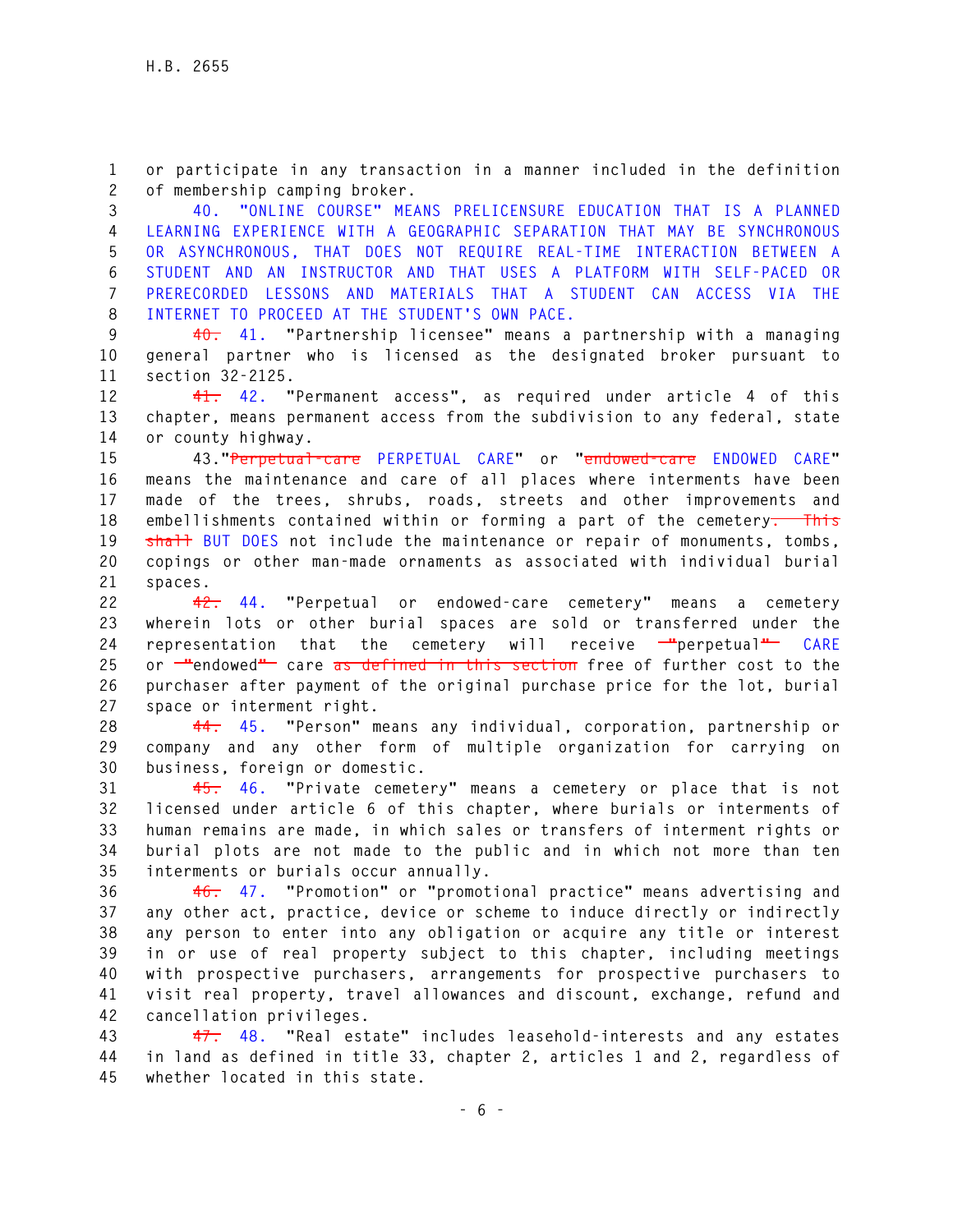**1 48. 49. "Real estate broker" means a person, other than a 2 salesperson, who, for another and for compensation:** 

**3 (a) Sells, exchanges, purchases, rents or leases real estate, 4 businesses and business opportunities or timeshare interests.** 

**5 (b) Offers to sell, exchange, purchase, rent or lease real estate, 6 businesses and business opportunities or timeshare interests.** 

**7 (c) Negotiates or offers, attempts or agrees to negotiate the sale, 8 exchange, purchase, rental or leasing of real estate, businesses and 9 business opportunities or timeshare interests.** 

**10 (d) Lists or offers, attempts or agrees to list real estate, 11 businesses and business opportunities or timeshare interests for sale, 12 lease or exchange.** 

**13 (e) Auctions or offers, attempts or agrees to auction real estate, 14 businesses and business opportunities or timeshare interests.** 

**15 (f) Buys, sells, offers to buy or sell or otherwise deals in 16 options on real estate, businesses and business opportunities or timeshare 17 interests or improvements to real estate, businesses and business 18 opportunities or timeshare interests.** 

**19 (g) Collects or offers, attempts or agrees to collect rent for the 20 use of real estate, businesses and business opportunities or timeshare 21 interests.** 

**22 (h) Advertises or holds himself out as being engaged in the 23 business of buying, selling, exchanging, renting or leasing real estate, 24 businesses and business opportunities or timeshare interests or counseling 25 or advising regarding real estate, businesses and business opportunities 26 or timeshare interests.** 

**27 (i) Assists or directs in the procuring of prospects, calculated to 28 result in the sale, exchange, leasing or rental of real estate, businesses 29 and business opportunities or timeshare interests.** 

**30 (j) Assists or directs in the negotiation of any transaction 31 calculated or intended to result in the sale, exchange, leasing or rental 32 of real estate, businesses and business opportunities or timeshare 33 interests.** 

**34 (k) Incident to the sale of real estate, businesses and business 35 opportunities negotiates or offers, attempts or agrees to negotiate a loan 36 secured or to be secured by any mortgage or other encumbrance upon ON or 37 transfer of real estate, businesses and business opportunities or 38 timeshare interests subject to section 32-2155, subsection C. This 39 subdivision does not apply to mortgage brokers as defined in and subject 40 to title 6, chapter 9, article 1.** 

**41 (l) Engages in the business of assisting or offering to assist 42 another in filing an application for the purchase or lease of, or in 43 locating or entering upon ON, lands owned by the state or federal 44 government.**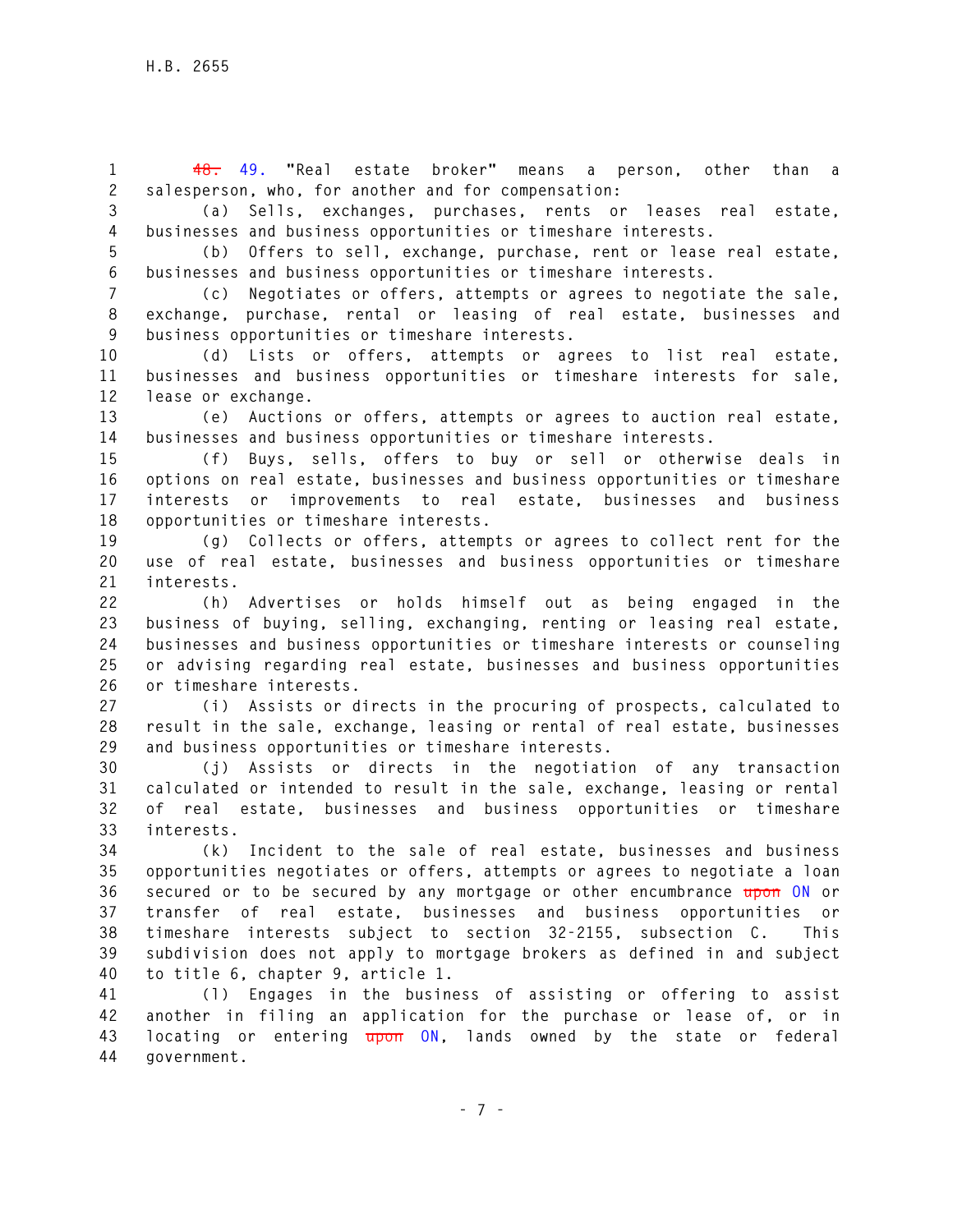**1 (m) Claims, demands, charges, receives, collects or contracts for 2 the collection of an advance fee in connection with any employment 3 enumerated in this section, including employment undertaken to promote the 4 sale or lease of real property by advance fee listing, by furnishing 5 rental information to a prospective tenant for a fee paid by the 6 prospective tenant, by advertisement or by any other offering to sell, 7 lease, exchange or rent real property or selling kits connected 8 therewith. This shall not include the activities of any communications 9 media of general circulation or coverage not primarily engaged in the 10 advertisement of real estate or any communications media activities that 11 are specifically exempt from applicability of this article under section 12 32-2121.** 

**13 (n) Engages in any of the acts listed in subdivisions (a) through 14 (m) of this paragraph for the sale or lease of other than real property if 15 a real property sale or lease is a part of, contingent on or ancillary to 16 the transaction.** 

**17 (o) Performs any of the acts listed in subdivisions (a) through (m) 18 of this paragraph as an employee of, or in behalf of, the owner of real 19 estate, or interest in the real estate, or improvements affixed on the 20 real estate, for compensation.** 

**21 (p) Acts as a business broker.** 

**22 49. 50. "Real estate sales contract" means an agreement in which 23 one party agrees to convey title to real estate to another party upon ON 24 the satisfaction of specified conditions set forth in the contract.** 

**25 50. 51. "Real estate salesperson" means a natural person who acts 26 on the person's own behalf or through and on behalf of a professional 27 limited liability company or a professional corporation engaged by or on 28 behalf of a licensed real estate broker, or by or on behalf of a limited 29 liability company, partnership or corporation that is licensed as a real 30 estate broker, to perform any act or participate in any transaction in a 31 manner included in the definition of real estate broker subject to section 32 32-2155.** 

**33 51. 52. "Sale" or "lease" includes every disposition, transfer, 34 option or offer or attempt to dispose of or transfer real property, or an 35 interest, use or estate in the real property, including the offering of 36 the property as a prize or gift if a monetary charge or consideration for 37 whatever purpose is required.** 

**38 52. 53. "Salesperson", when used without modification, means a 39 natural person who acts on the person's own behalf or through and on 40 behalf of a professional limited liability company or a professional 41 corporation licensed under this chapter or any person required to be 42 licensed as a salesperson under this chapter.** 

**43 53. 54. "School" means a person or entity that offers a course of 44 study towards completion of the education requirements leading to 45 licensure or renewal of licensure under this chapter.**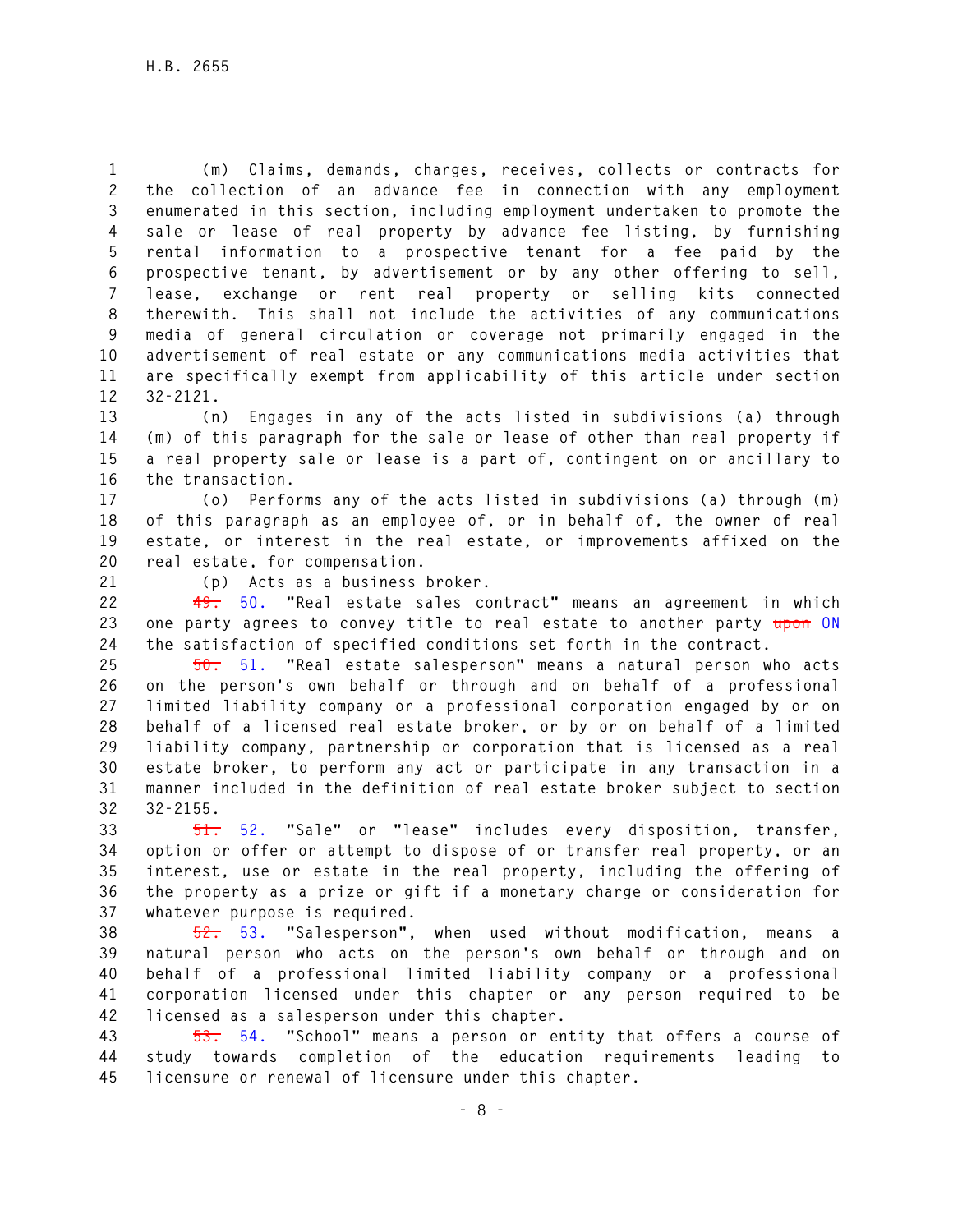**1 54. 55. "Stock cooperative" means a corporation to which all of the 2 following apply:** 

**3 (a) The corporation is formed or used to hold title to improved 4 real property in fee simple or for a term of years.** 

**5 (b) All or substantially all of the shareholders of the corporation 6 each receive a right of exclusive occupancy in a portion of the real 7 property to which the corporation holds title.** 

**8 (c) The right of occupancy may only be transferred with the 9 concurrent transfer of the shares of stock in the corporation held by the 10 person having the right of occupancy.** 

**11 55. 56. "Subdivider" means any person who offers for sale or lease 12 six or more lots, parcels or fractional interests in a subdivision or who 13 causes land to be subdivided into a subdivision for the subdivider or for 14 others, or who undertakes to develop a subdivision, but does not include a 15 public agency or officer authorized by law to create subdivisions.** 

**16 56. 57. "Subdivision" or "subdivided lands":** 

**17 (a) Means improved or unimproved land or lands divided or proposed 18 to be divided for the purpose of sale or lease, whether immediate or 19 future, into six or more lots, parcels or fractional interests.** 

**20 (b) Includes a stock cooperative, lands divided or proposed to be 21 divided as part of a common promotional plan and residential condominiums 22 as defined in title 33, chapter 9.** 

**23 (c) Does not include:** 

**24 (i) Leasehold offerings of one year or less.** 

**25 (ii) The division or proposed division of land located in this 26 state into lots or parcels each of which is or will be thirty-six acres or 27 more in area including to the centerline of dedicated roads or easements, 28 if any, contiguous to the lot or parcel.** 

**29 (iii) The leasing of agricultural lands or apartments, offices, 30 stores, hotels, motels, pads or similar space within an apartment 31 building, industrial building, rental recreational vehicle community, 32 rental manufactured home community, rental mobile home park or commercial 33 building.** 

**34 (iv) The subdivision into or development of parcels, plots or 35 fractional portions within the boundaries of a cemetery that has been 36 formed and approved pursuant to this chapter.** 

**37 (v) A sale or lease of a lot, parcel or fractional interest that 38 occurs ten or more years after the sale or lease of another lot, parcel or 39 fractional interest if the other lot, parcel or fractional interest is not 40 subject to this article and is treated as an independent parcel unless, 41 upon ON investigation by the commissioner, there is evidence of intent to 42 subdivide.** 

**43 57. 58. "Timeshare" or "timeshare property" means real property 44 ownership or right of occupancy in real property pursuant to article 9 of 45 this chapter. For the purposes of this chapter, a timeshare is not a**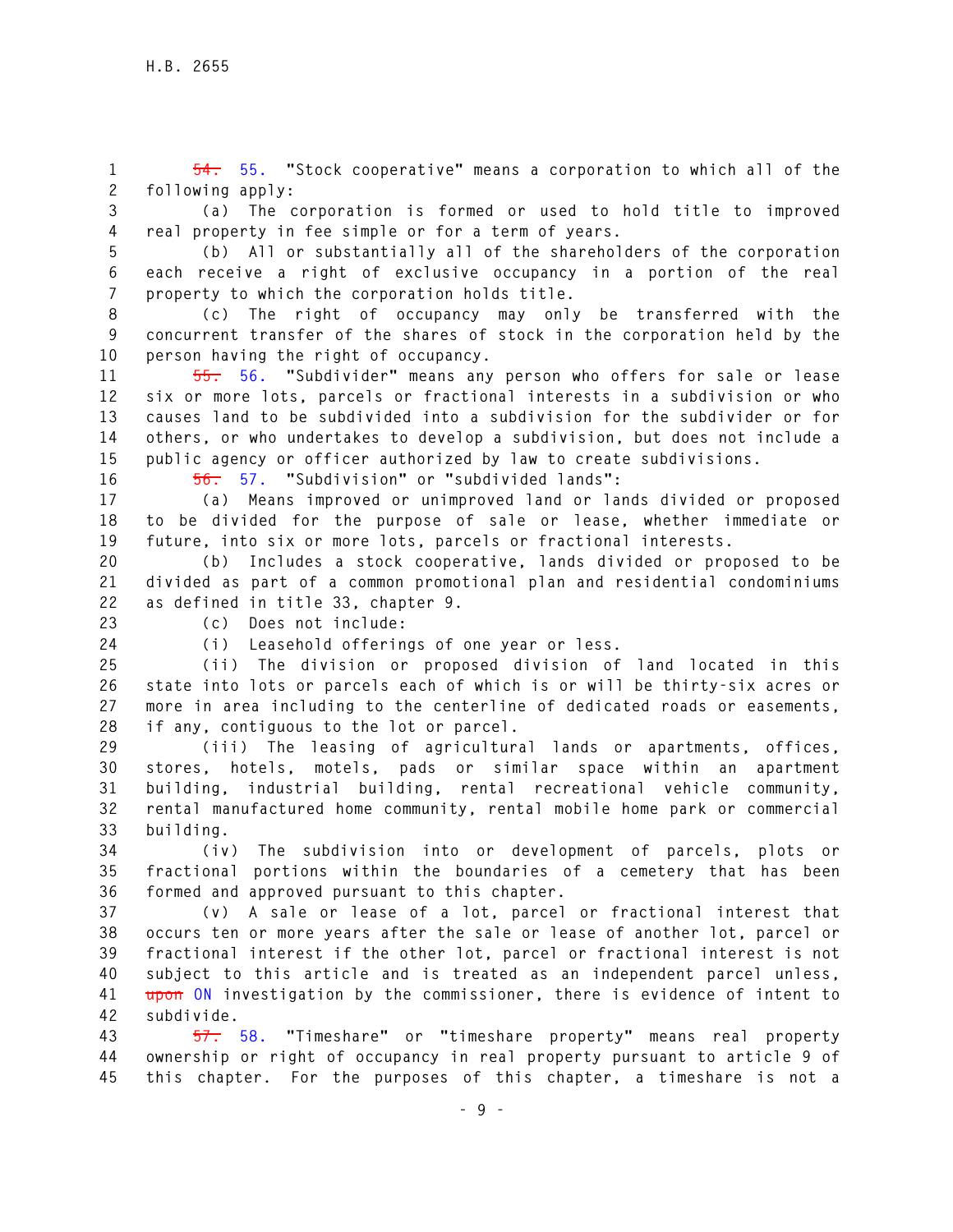**1 security unless it meets the definition of a security under section 2 44-1801.** 

**3 58. 59. "Trustee" means:** 

**4 (a) A person WHO IS designated under section 32-2194.27 to act as a 5 trustee for an endowment-care cemetery fund.** 

**6 (b) A person holding bare legal title to real property under a 7 subdivision trust. A trustee shall not be deemed to be a developer, 8 subdivider, broker or salesperson within this chapter.** 

**9 59. 60. "Unimproved lot or parcel" means a lot or parcel of a 10 subdivision that is not an improved lot or parcel.** 

**11 60. 61. "Unsubdivided lands":** 

**12 (a) Means land or lands divided or proposed to be divided for the 13 purpose of sale or lease, whether immediate or future, into six or more 14 lots, parcels or fractional interests and the lots or parcels are 15 thirty-six acres or more each but less than one hundred sixty acres each, 16 or that are offered, known or advertised under a common promotional plan 17 for sale or lease, except that agricultural leases shall not be included 18 in this definition.** 

**19 (b) Includes any land that is sold that would otherwise constitute 20 the sixth lot, parcel or fractional interest if the sale occurs ten or 21 more years after the earliest of the previous five sales and if all of the 22 sales consist of property that was originally contained within the same 23 parcel that is thirty-six acres or more and less than one hundred sixty 24 acres.** 

**25 Sec. 2. Section 32-2124, Arizona Revised Statutes, is amended to 26 read:** 

## **27 32-2124. Qualifications of licensees**

**28 A. Except as otherwise provided in this chapter, the commissioner 29 shall require proof, through the application or otherwise, as the 30 commissioner deems advisable with due regard to the interests of the 31 public, as to the honesty, truthfulness, good character and competency of 32 the applicant and shall require that the applicant has:** 

**33 1. If for an original real estate broker's license, at least three 34 years' actual experience as a licensed real estate salesperson or real 35 estate broker during the five years immediately preceding the time of 36 application.** 

**37 2. If for an original cemetery broker's license, either a current 38 real estate broker's license, or if the applicant does not have a current 39 real estate broker's license, at least three years' actual experience as a 40 cemetery salesperson or broker or as a licensed real estate salesperson or 41 broker during the five years immediately preceding the time of 42 application.** 

**43 3. If for an original membership camping broker's license, either a 44 current real estate broker's license, or if the applicant does not have a 45 current real estate broker's license, at least three years' actual**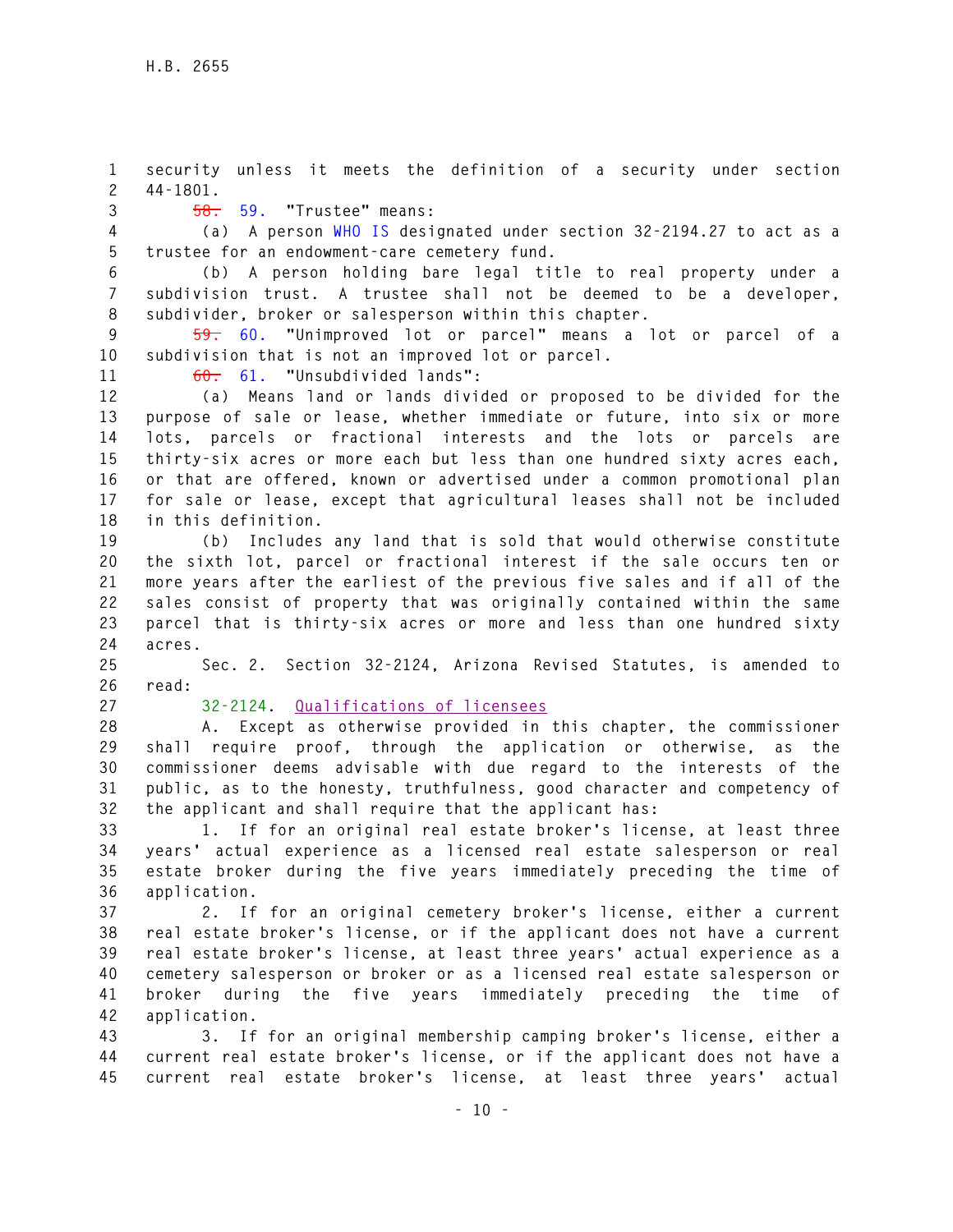**1 experience as a licensed membership camping salesperson or broker or as a 2 licensed real estate salesperson or broker during the five years 3 immediately preceding the time of application.** 

**4 4. If for any type of broker's or salesperson's license, not had a 5 license denied within one year immediately preceding application in this 6 state pursuant to section 32-2153 or a similar statute in any other state.** 

**7 5. If for any type of broker's or salesperson's license, not had a 8 license revoked within the two years immediately preceding application in 9 this state pursuant to section 32-2153 or a similar statute in any other 10 state.** 

**11 6. If reapplying for a license that expired more than one year 12 before the date of application, met all current education and experience 13 requirements and retakes the examination the same as if the applicant were 14 applying for the license for the first time.** 

**15 7. If for a real estate, cemetery or membership camping broker's 16 license, other than a renewal application, an equivalent amount of active 17 experience within the immediately preceding five years in the field in 18 which the applicant is applying for the broker's license, as a substitute 19 for the licensed active experience otherwise required in paragraphs 1, 2 20 and 3 of this subsection. The licensed active experience required may be 21 met if the applicant can demonstrate to the commissioner's satisfaction 22 that the applicant has an equivalent amount of experience in the past five 23 years that, if the applicant had held a license, would have been 24 sufficient to fulfill the licensed experience requirement.** 

**25 B. All applicants other than renewal applicants under section 26 32-2130 for a real estate salesperson's license shall show evidence 27 satisfactory to the commissioner that they have completed a real estate 28 salesperson's course, THAT IS prescribed and approved by the 29 commissioner, of AND THAT IS at least ninety classroom hours, or its 30 equivalent, of instruction in a real estate school certified by the 31 commissioner and have satisfactorily passed an examination on the course. 32 AN APPLICANT MAY COMPLETE THE REAL ESTATE SALESPERSON'S COURSE PRESCRIBED 33 BY THIS SUBSECTION THROUGH AN ONLINE COURSE IF THE ONLINE COURSE IS 34 OFFERED BY A REAL ESTATE SCHOOL THAT IS CERTIFIED BY THE COMMISSIONER, BUT 35 THE APPLICANT MUST COMPLETE AN EXAMINATION ON THE ONLINE COURSE IN 36 PERSON. In no case shall the real estate salesperson's course completion 37 or its equivalent be more than ten years before the date of application 38 unless, at the time of application, the commissioner determines in the 39 commissioner's discretion that the applicant has work experience in a real 40 estate related ESTATE-RELATED field and education that together are 41 equivalent to the prelicensure education requirement. The commissioner 42 may waive all or a portion of the prelicensure course requirement, other 43 than the twenty-seven hour Arizona specific TWENTY-SEVEN-HOUR 44 ARIZONA-SPECIFIC course, for an applicant who holds a current real estate 45 license in another state.**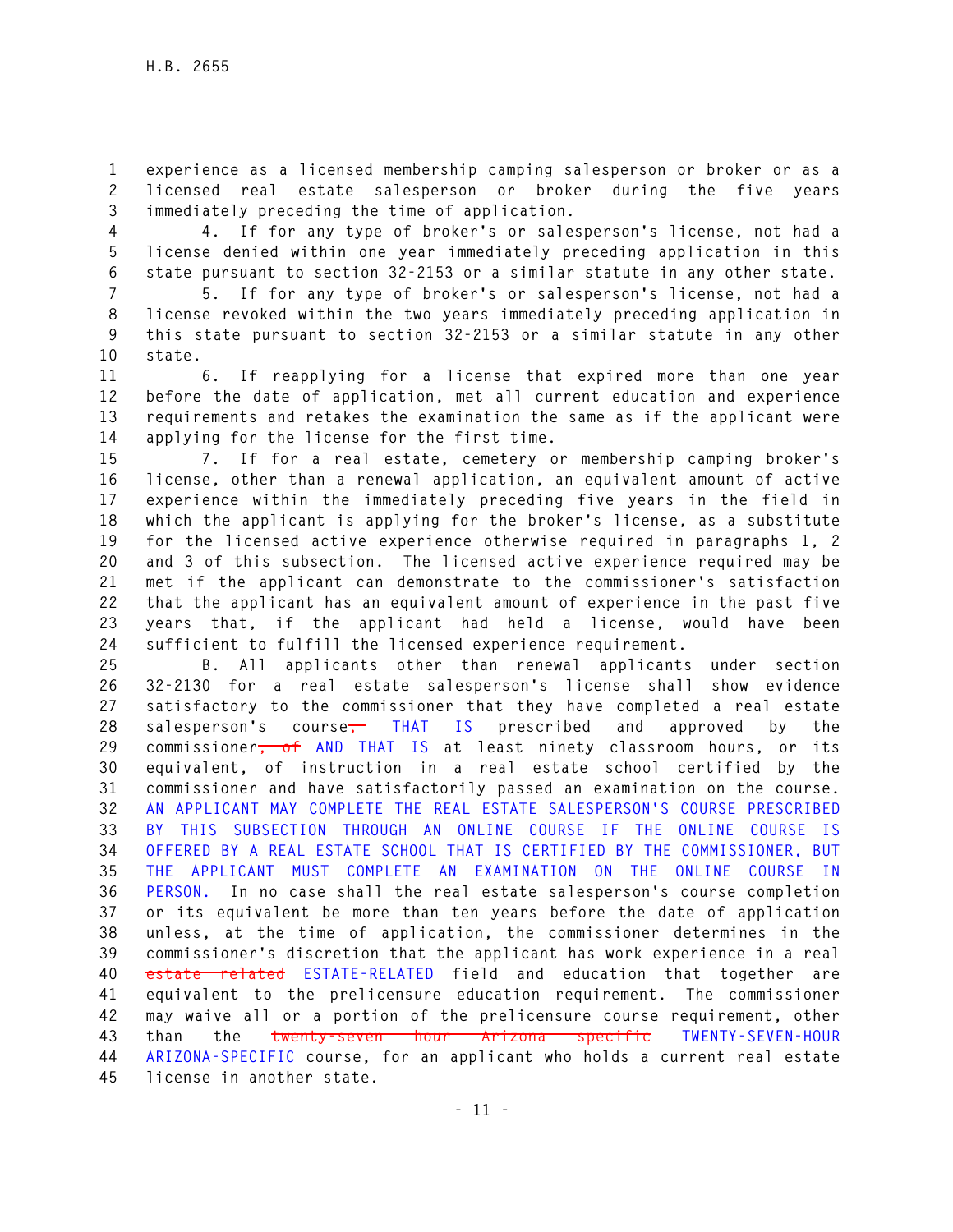**1 C. All applicants other than renewal applicants under section 2 32-2130 for a real estate broker's license shall show evidence 3 satisfactory to the commissioner that they have completed a real estate 4 broker's course, THAT IS prescribed and approved by the commissioner, of 5 AND THAT IS at least ninety classroom hours, or the equivalent, of 6 instruction in a real estate school certified by the commissioner and have 7 satisfactorily passed an examination on the course. AN APPLICANT MAY 8 COMPLETE THE REAL ESTATE BROKER'S COURSE PRESCRIBED BY THIS SUBSECTION 9 THROUGH AN ONLINE COURSE IF THE ONLINE COURSE IS OFFERED BY A REAL ESTATE 10 SCHOOL THAT IS CERTIFIED BY THE COMMISSIONER, BUT THE APPLICANT MUST 11 COMPLETE AN EXAMINATION ON THE ONLINE COURSE IN PERSON. In no case shall 12 the real estate broker's course completion or its equivalent be more than 13 ten years before the date of application unless, at the time of 14 application, the commissioner determines in the commissioner's discretion 15 that the applicant has work experience in a real estate related 16 ESTATE-RELATED field and education that together are equivalent to the 17 prelicensure education requirement. The commissioner may waive all or a 18 portion of the prelicensure course requirement, other than the 19 twenty-seven hour Arizona specific TWENTY-SEVEN-HOUR ARIZONA-SPECIFIC 20 course, for an applicant who holds a current real estate license in 21 another state.** 

**22 D. Prior to BEFORE receiving any license provided for by this 23 chapter, an applicant shall MUST be at least eighteen years of age.** 

**24 E. The commissioner shall ascertain by A written, electronic or any 25 other examination method that an applicant for a real estate license has:** 

**26 1. An appropriate knowledge of the English language, including 27 reading, writing and spelling, and of arithmetical computations common to 28 real estate practices.** 

**29 2. At a minimum, an understanding of the general purpose and legal 30 effect of any real estate practices, principles and related forms, 31 including agency contracts, real estate contracts, deposit receipts, 32 deeds, mortgages, deeds of trust, security agreements, bills of sale, land 33 contracts of sale and property management, and of any other areas that the 34 commissioner deems necessary and proper.** 

**35 3. A thorough understanding of the obligations between principal 36 and agent, the principles of real estate and business opportunity 37 practice, the applicable canons of business ethics, the provisions of this 38 chapter and rules made under this chapter.** 

**39 4. An appropriate knowledge of other real estate practices and 40 principles as determined by the commissioner.** 

**41 F. The commissioner shall ascertain by A written, electronic or any 42 other examination method that an applicant for a license as a cemetery 43 broker or a cemetery salesperson has:** 

**44 1. Appropriate knowledge of the English language, including 45 reading, writing and spelling, and of elementary arithmetic.**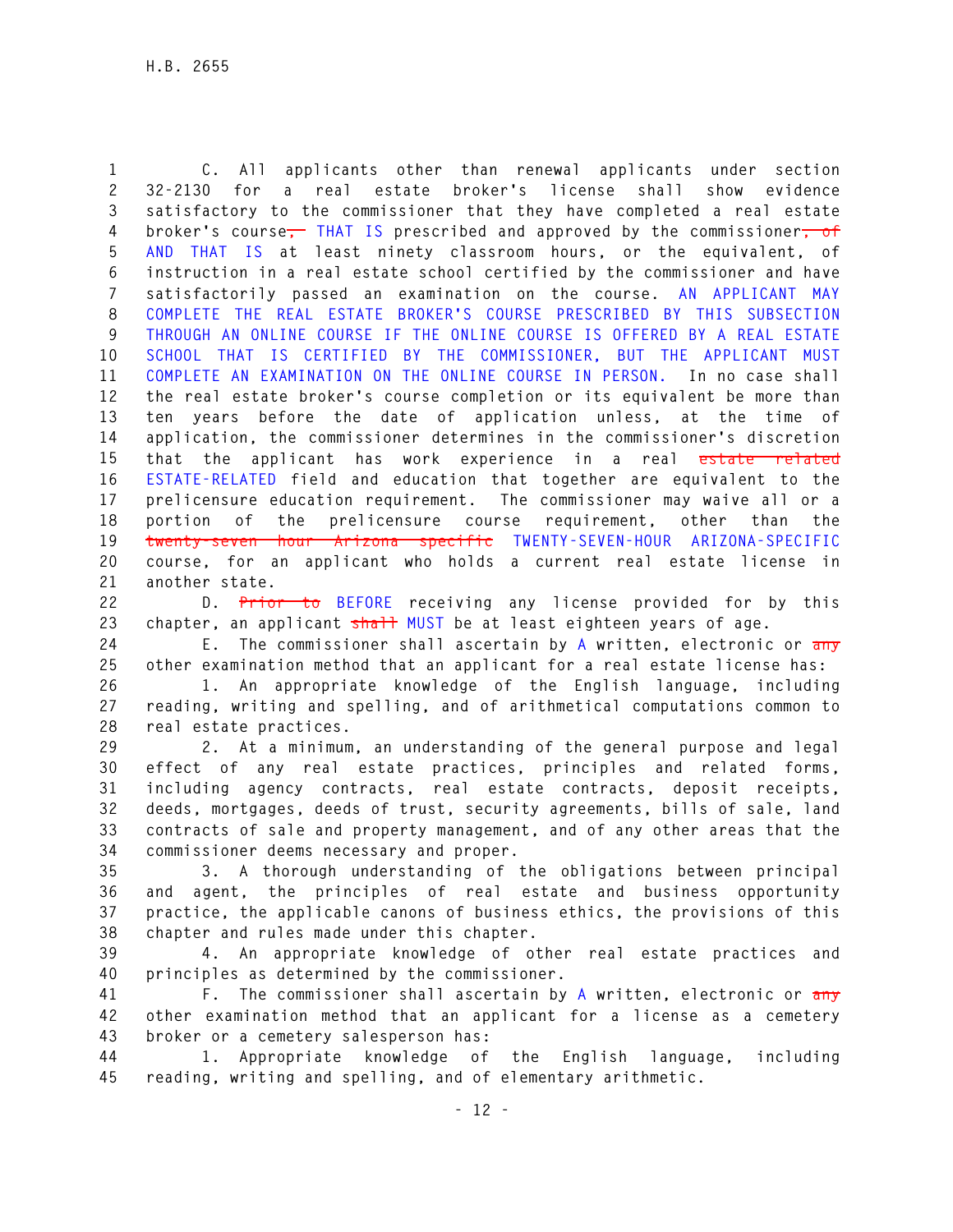**- 13 - 1 2. A general understanding of: 2 (a) Cemetery associations, cemetery corporations and duties of 3 cemetery directors and officers. 4 (b) Plot ownership, deeds, certificates of ownership, contracts of 5 sale, liens and leases. 6 (c) Establishing, dedicating, maintaining, managing, operating, 7 improving, preserving and conducting a cemetery. 8 (d) The provisions of this chapter and rules made under this 9 chapter relating to the organization and regulation of cemeteries and the 10 licensing and regulation of cemetery brokers and cemetery salespersons. 11 3. A general understanding of the obligations between principal and 12 agent, the principles of cemetery practice and the canons of business 13 ethics pertaining to the operation of cemeteries and the sale of cemetery 14 property. 15 G. The commissioner shall ascertain by A written, electronic or any 16 other examination method that an applicant for a license as a membership 17 camping broker or a membership camping salesperson has: 18 1. An appropriate knowledge of the English language, including 19 reading, writing and spelling, and of elementary arithmetic. 20 2. A general understanding of: 21 (a) The general purposes and legal effect of contracts and agency 22 contracts. 23 (b) Establishing, maintaining, managing and operating a membership 24 campground. 25 (c) The provisions of this chapter and rules adopted under this 26 chapter relating to the organization and regulation of membership 27 campgrounds and the licensing and regulation of membership camping brokers 28 and membership camping salespersons. 29 3. A general understanding of the obligations between principal and 30 agent and the canons of business ethics pertaining to the operation and 31 promotion of membership campgrounds. 32 H. No A renewal applicant for a real estate, cemetery or membership 33 camping broker's or salesperson's license shall be IS NOT required to 34 submit to an examination if the application is made within twelve months 35 after the license expires and the license is not cancelled, terminated or 36 suspended at the time of application. 37 I. The examination for a broker's license shall be more exacting 38 and stringent and of a broader scope than the examination for a 39 salesperson's license. 40 J. An applicant for a real estate salesperson's or broker's license 41 who currently holds at least an equivalent license in another state may be 42 exempt from taking the national portion of the real estate examination if 43 the applicant can demonstrate having previously passed PASSING a national 44 examination within the past five years that is satisfactorily similar to 45 the one administered by the department.**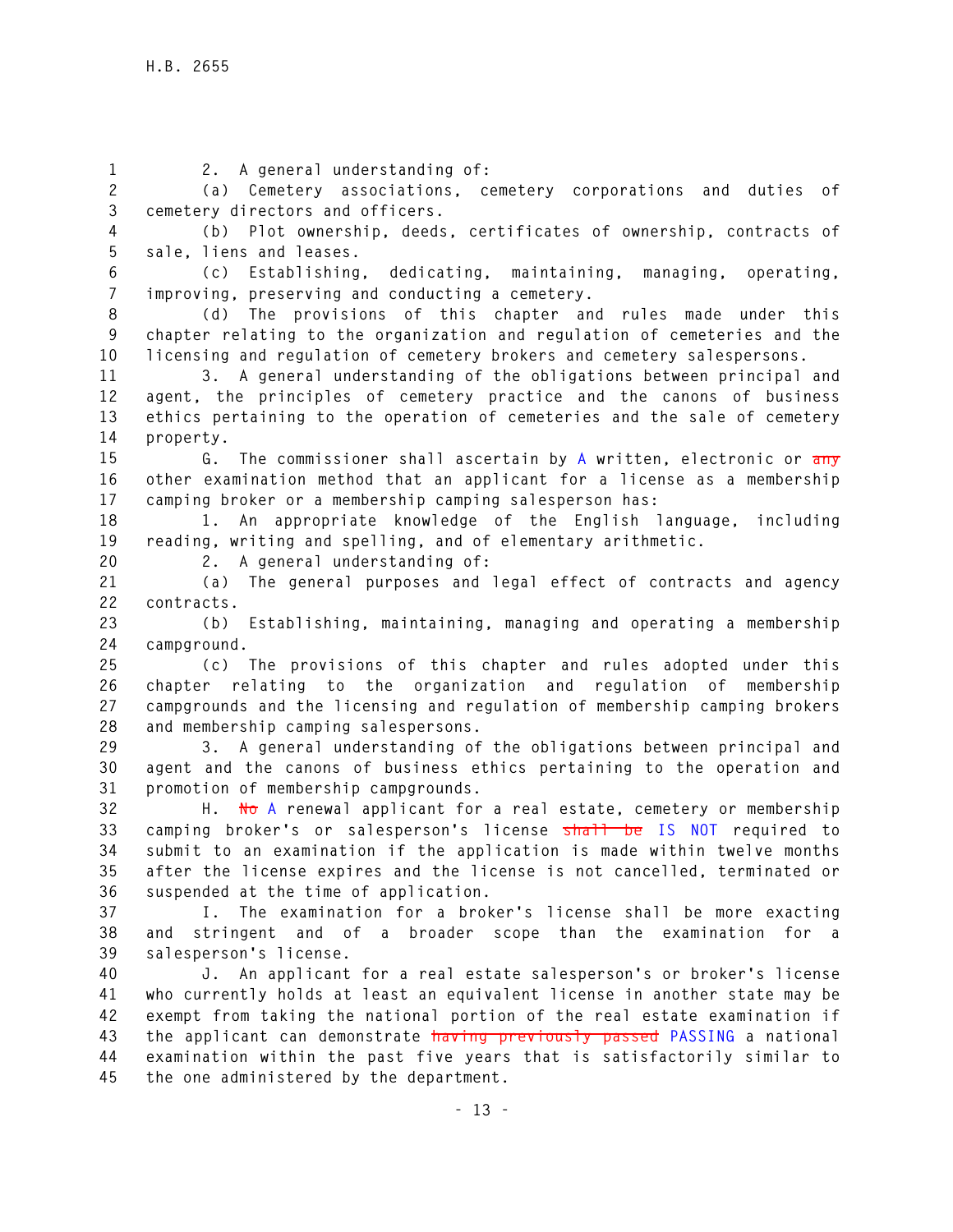**1 K. Identification of each applicant whose licensing requirement was 2 allowed to be met by an equivalent alternative pursuant to this section 3 shall be included in the annual performance report presented by the board 4 to the governor pursuant to section 32-2104.** 

**5 L. An applicant for an original real estate salesperson's license, 6 after completion of the requirements of subsection B of this section, 7 shall provide certification to the department at the time of application 8 evidencing completion of six hours of instruction in real estate contract 9 law and contract writing. This instruction shall include participation by 10 the applicant in the drafting of contracts to purchase real property, 11 listing agreements and lease agreements.** 

**12 M. The commissioner shall not issue a license to a person who has 13 been convicted of a felony offense and who is currently incarcerated for 14 the conviction, paroled or under community supervision and under the 15 supervision of a parole or community supervision officer or who is on 16 probation as a result of the conviction.** 

**17 Sec. 3. Section 32-2132, Arizona Revised Statutes, is amended to 18 read:** 

**19 32-2132. Fees**

**20 A. Except as provided in subsection D of this section, the 21 following fees shall be charged and shall not be refunded by the 22 commissioner after issuance of a receipt for payment:** 

**23 1. A broker's examination application fee of not less than 24 thirty-five dollars and not more than one hundred twenty-five dollars.** 

**25 2. A broker's examination fee of not less than thirty-five dollars 26 and not more than one hundred dollars.** 

**27 3. A broker's license fee of not less than seventy-five dollars and 28 not more than two hundred fifty dollars.** 

**29 4. A broker's renewal fee of not less than one hundred dollars and 30 not more than four hundred dollars.** 

**31 5. A salesperson's examination application fee of not less than 32 fifteen dollars and not more than seventy-five dollars.** 

**33 6. A salesperson's examination fee of not less than fifteen dollars 34 and not more than fifty dollars.** 

**35 7. A salesperson's license fee of not less than thirty-five dollars 36 and not more than one hundred twenty-five dollars.** 

**37 8. A salesperson's renewal fee of not less than sixty dollars and 38 not more than two hundred dollars.** 

**39 9. A branch office broker's license fee or renewal fee of not less 40 than sixty dollars and not more than two hundred dollars.** 

**41 10. A fee for a change of name and address of licensee on records of 42 the department of not more than twenty dollars.** 

**43 11. A duplicate license fee of five dollars.**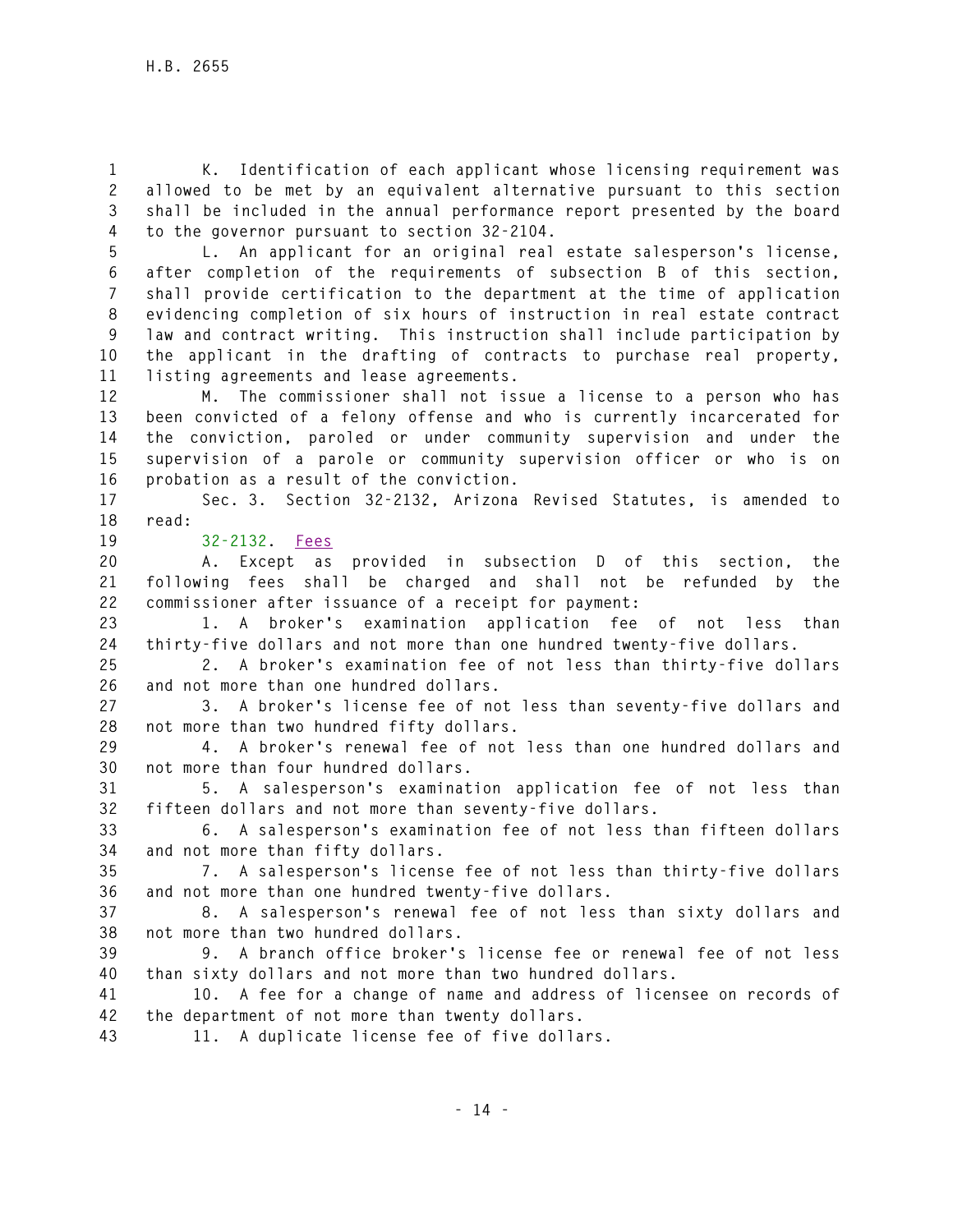**1 12. A fee for reinstatement of license within license period of five 2 dollars. 3 13. A fee for each certificate of correctness of copy of records or 4 documents on file with the department of one dollar, plus the cost to the 5 department for reproducing the records or documents. 6 14. A temporary broker's license fee of not less than fifteen 7 dollars and not more than fifty dollars. 8 15. A temporary cemetery salesperson's license fee of not less than 9 fifteen dollars and not more than fifty dollars. 10 16. A membership camping salesperson certificate of convenience fee 11 of not less than fifteen dollars and not more than fifty dollars. 12 17. Fees in an amount to be determined by the commissioner by rule 13 for the following: 14 (a) A certificate of approval or renewal to operate a school. 15 (b) An instructor or other school official approval or renewal fee. 16 (c) A live classroom continuing education course approval or 17 renewal fee. 18 (d) A live classroom prelicensure education course OR PRELICENSURE 19 ONLINE COURSE approval or renewal fee. 20 (e) A continuing education distance learning course approval or 21 renewal fee. 22 B. A corporation, partnership or limited liability company shall 23 not be assessed a fee for the issuance of a broker's license. 24 C. The commissioner may contract for the processing of applications 25 and the examination of applicants for licensure. The contract may provide 26 for specific fees or a reasonable range for fees as determined by the 27 commissioner for examination applications and examinations to be paid 28 directly to the contractor by the applicant. These fees may not exceed 29 the amounts prescribed in subsection A, paragraphs 1, 2, 5 and 6 of this 30 section. 31 D. For good cause shown the commissioner may refund fees previously 32 collected. 33 Sec. 4. Section 32-2135, Arizona Revised Statutes, is amended to 34 read: 35 32-2135. Real estate schools; courses of study; instructors; 36 certification 37 A. Except as provided in section 32-4301, before offering a course 38 of study towards completion of the education requirement for real estate 39 licensure or renewal of licensure, a school shall obtain from the 40 commissioner a certificate of approval or renewal to operate a school for 41 a period of at least four years. A school shall also obtain a certificate 42 of course approval for each course offered for credit that is not 43 currently approved for another school. Each school is responsible for the 44 content of any course it offers and for the professional administration 45 and teaching of the course. Live classroom prelicensure education**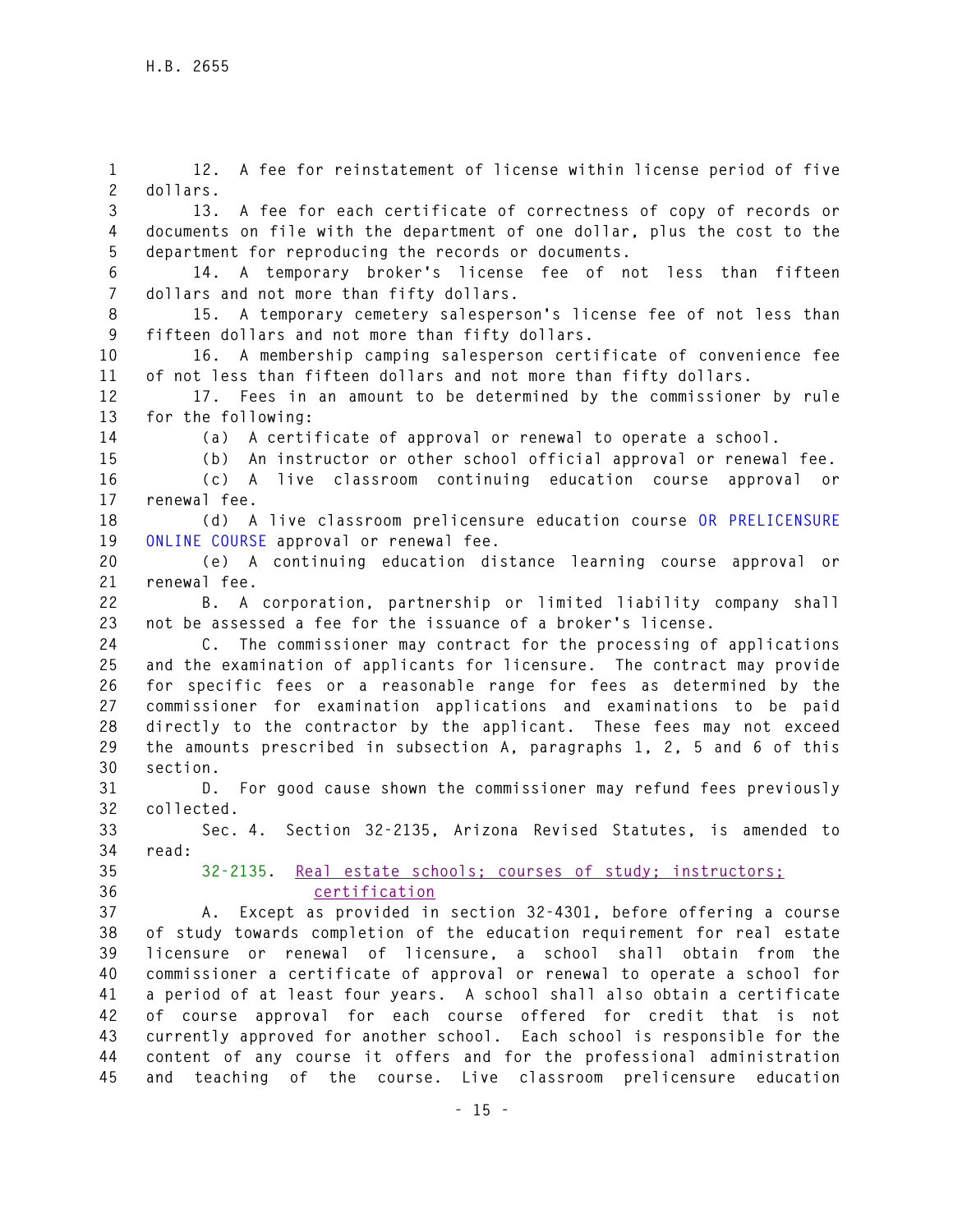**1 COURSES, live classroom continuing education COURSES, ONLINE COURSES and 2 distance learning continuing education courses are subject to approval 3 pursuant to this section.** 

**4 B. Each approved school shall issue a certificate of real estate 5 course attendance to each person who completes an approved prelicensure or 6 continuing education course. An applicant for renewal of licensure as 7 provided by section 32-2130 shall file evidence of the certificates issued 8 by the school with the commissioner showing the number of credit hours and 9 course of study required for renewal.** 

**10 C. The commissioner may withdraw or deny certification or approval 11 of real estate schools, educational courses or real estate instructors for 12 any acts inconsistent with the requirements of this chapter, including:** 

**13 1. The commission of or the failure to report a violation by an 14 approved school or instructor of any provision of this chapter or rules 15 adopted pursuant to this chapter.** 

**16 2. Improper certification of student attendance or performance.** 

**17 3. Any act that is grounds for discipline under section 32-2153. 18 4. Teaching information or using course materials that have not 19 been approved by the commissioner.** 

**20 5. Failing to attend any continuing education course required by 21 the commissioner.** 

**22 6. Filing any false or misleading application, report or 23 documentation with the department.** 

**24 7. Teaching course content that is not current or that has 25 substantially changed from the course as approved.** 

**26 D. A real estate school, through any owner, director, 27 administrator, instructor or other agent, shall not:** 

**28 1. Offer a course of study for credit that is not approved by the 29 department, except that the school may advertise a course as pending 30 approval before its approval.** 

**31 2. Promote or advertise the school using false or misleading 32 statistics or testimonials or any other form of deceptive advertisement.** 

**33 E. The commissioner may determine minimal content requirements for 34 approving educational courses and appropriate professional qualifications 35 for approving instructors to teach individual educational courses.** 

**36 F. EXCEPT AS PROVIDED IN SUBSECTION G OF THIS SECTION, at least 37 thirty days before holding a course of study for completion of the 38 education requirements leading to licensure of real estate applicants or 39 for license renewal requirements, an application for a certificate of 40 course approval or renewal must be filed with the department. For a live 41 classroom course, the application shall include a course outline with 42 sufficient detail to clearly identify the scope and content of the 43 course. The outline shall state a desired instructional outcome for the 44 course. A prelicensure education course outline that is submitted for 45 approval shall be divided into estimated fifty minute FIFTY-MINUTE**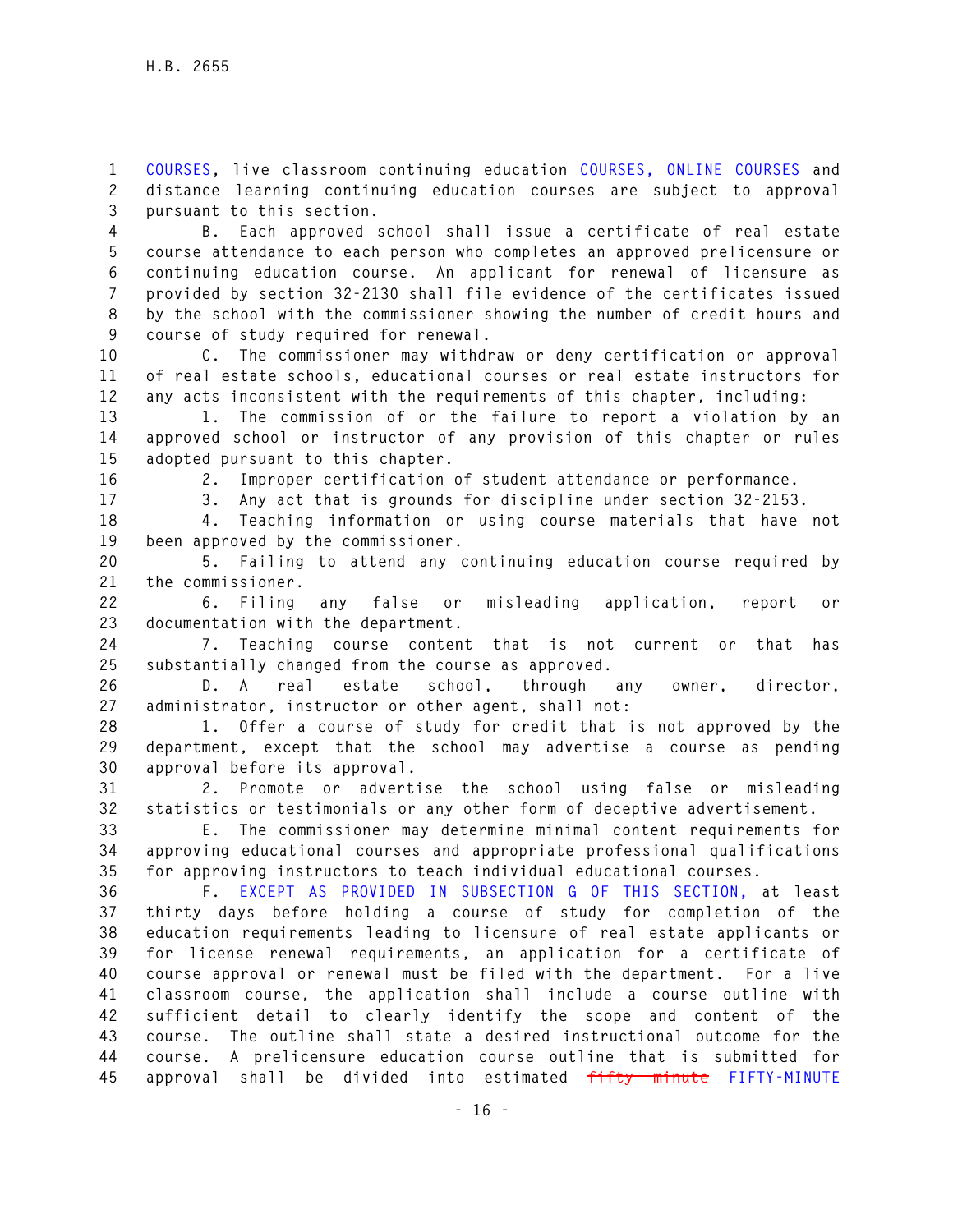**1 instructional segments. Course approval shall not be unreasonably 2 withheld and shall not be issued later than thirty days after filing with 3 the department for a live classroom course. A continuing education 4 distance learning course approval shall not be issued later than ninety 5 days after filing with the department. If the approvals under this 6 subsection are not granted within the time frames prescribed by this 7 subsection, the course shall be automatically approved on a provisional 8 basis for one hundred eighty days, unless the department has otherwise 9 notified the applicant of specific deficiencies or unfulfilled 10 requirements for the course submission. A provisional approval may be 11 withdrawn by the department upon fifteen days' advance notice if the 12 department's review of the course subsequently reveals course deficiencies 13 or unfulfilled course requirements. If not withdrawn, the course approval 14 shall remain approved for the entire course approval period. Course 15 approval shall be for a period of at least four years if the contents of 16 the course remain current and substantially unchanged. The course may not 17 be taught if the content ceases to be current or is substantially changed. 18 The department may establish by rule additional appropriate requirements 19 for approval of a distance learning course.** 

**20 G. AT LEAST NINETY DAYS BEFORE HOLDING AN ONLINE COURSE OF STUDY FOR 21 COMPLETION OF THE EDUCATION REQUIREMENTS LEADING TO LICENSURE OF REAL 22 ESTATE APPLICANTS, AN APPLICATION FOR A CERTIFICATE OF ONLINE COURSE 23 APPROVAL MUST BE FILED WITH THE DEPARTMENT. AN ONLINE COURSE OUTLINE THAT 24 IS SUBMITTED FOR APPROVAL SHALL BE DIVIDED INTO ESTIMATED FIFTY-MINUTE 25 INSTRUCTIONAL SEGMENTS. ONLINE COURSE APPROVAL SHALL NOT BE UNREASONABLY 26 WITHHELD AND SHALL BE ISSUED NOT LATER THAN NINETY DAYS AFTER FILING WITH 27 THE DEPARTMENT. IF THE APPROVALS UNDER THIS SUBSECTION ARE NOT GRANTED 28 WITHIN THE TIME FRAMES PRESCRIBED BY THIS SUBSECTION, THE ONLINE COURSE 29 SHALL BE AUTOMATICALLY APPROVED ON A PROVISIONAL BASIS FOR ONE HUNDRED 30 EIGHTY DAYS, UNLESS THE DEPARTMENT HAS OTHERWISE NOTIFIED THE APPLICANT OF 31 SPECIFIC DEFICIENCIES OR UNFULFILLED REQUIREMENTS FOR THE ONLINE COURSE 32 SUBMISSION. A PROVISIONAL APPROVAL MAY BE WITHDRAWN BY THE DEPARTMENT ON 33 FIFTEEN DAYS' ADVANCE NOTICE IF THE DEPARTMENT'S REVIEW OF THE ONLINE 34 COURSE SUBSEQUENTLY REVEALS COURSE DEFICIENCIES OR UNFULFILLED COURSE 35 REQUIREMENTS. IF NOT WITHDRAWN, THE ONLINE COURSE APPROVAL SHALL REMAIN 36 APPROVED FOR THE ENTIRE ONLINE COURSE APPROVAL PERIOD. ONLINE COURSE 37 APPROVAL SHALL BE FOR A PERIOD OF AT LEAST FOUR YEARS IF THE CONTENTS OF 38 THE ONLINE COURSE REMAIN CURRENT AND SUBSTANTIALLY UNCHANGED. THE ONLINE 39 COURSE MAY NOT BE TAUGHT IF THE CONTENT CEASES TO BE CURRENT OR IS 40 SUBSTANTIALLY CHANGED. APPROVED ONLINE COURSES MUST PROVIDE FOR STUDENT 41 PARTICIPATION, FEEDBACK AND REMEDIAL INSTRUCTION. THE DEPARTMENT MAY 42 ESTABLISH BY RULE ADDITIONAL APPROPRIATE REQUIREMENTS FOR APPROVAL OF AN 43 ONLINE COURSE.**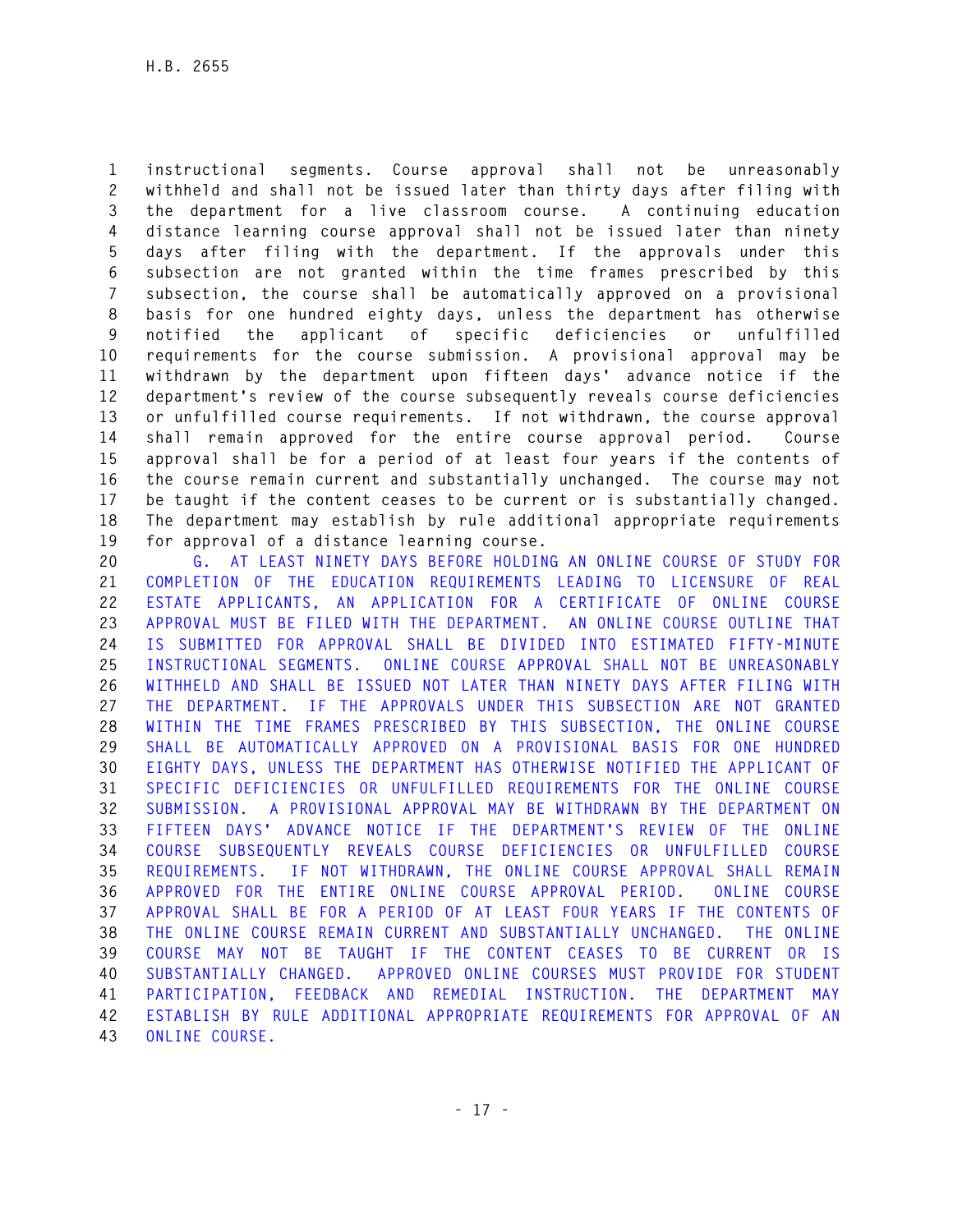**1 G. H. For a currently approved course OR ONLINE COURSE:** 

**2 1. The school shall submit notice to the department at least 3 fourteen days before holding the course to permit department employees to 4 monitor the course. The notice is not otherwise subject to review and 5 approval by the department.** 

**6 2. With the permission of the school that received original 7 approval for the course, another school that desires to offer the course 8 is subject only to the fourteen day FOURTEEN-DAY notice requirement before 9 holding the same course. No additional review and approval by the 10 department is required.** 

**11 H. I. The department shall approve for continuing education credit 12 any course of study proposed by a real estate school if the course 13 satisfies the commissioner's requirements and is held in this state.** 

**14 I. J. The department may approve for continuing education credit 15 any course of study proposed by a real estate school if the course 16 satisfies the commissioner's requirements and is held outside this state. 17 Upon ON the commissioner's request, the school shall either:** 

**18 1. Provide the department with a videotape or videotapes of the 19 course.** 

**20 2. Make arrangements that are approved by the department for 21 monitoring the course.** 

**22 J. K. An instructor shall file with the department an application 23 for instructor approval or renewal. Instructor approval shall be for at 24 least four years from the date of approval and is subject to amendment 25 during the license period only if information material to the instructor's 26 qualifications has changed. A person holding instructor approval to teach 27 specific subject matter is not subject to additional or duplicate approval 28 requirements during the original approval period, except that an 29 additional instructor competency area may be added during the license 30 period on submission by the instructor of evidence of competency in such 31 additional competency area.** 

**32 K. L. Beginning January 1, 2012, in the twenty-four months before 33 application, each instructor original or renewal applicant, other than a 34 panelist, guest speaker, an attorney or out-of-state instructor, shall 35 attend at least a three hour THREE-HOUR professional seminar or workshop, 36 approved by the department, emphasizing instruction methods, techniques 37 and skills. At the discretion of the commissioner this requirement may be 38 waived based on individual request review.** 

**39 L. M. The thirty day and fourteen day course filing time frames 40 prescribed in this section may be waived by the department for good cause 41 shown.** 

**42 M. N. Unless subject to a violation or suspected violation listed 43 in subsection C of this section, the department's approval of a school, 44 school official, instructor or course shall be processed in a time frame 45 consistent with the time frames set forth in this section.**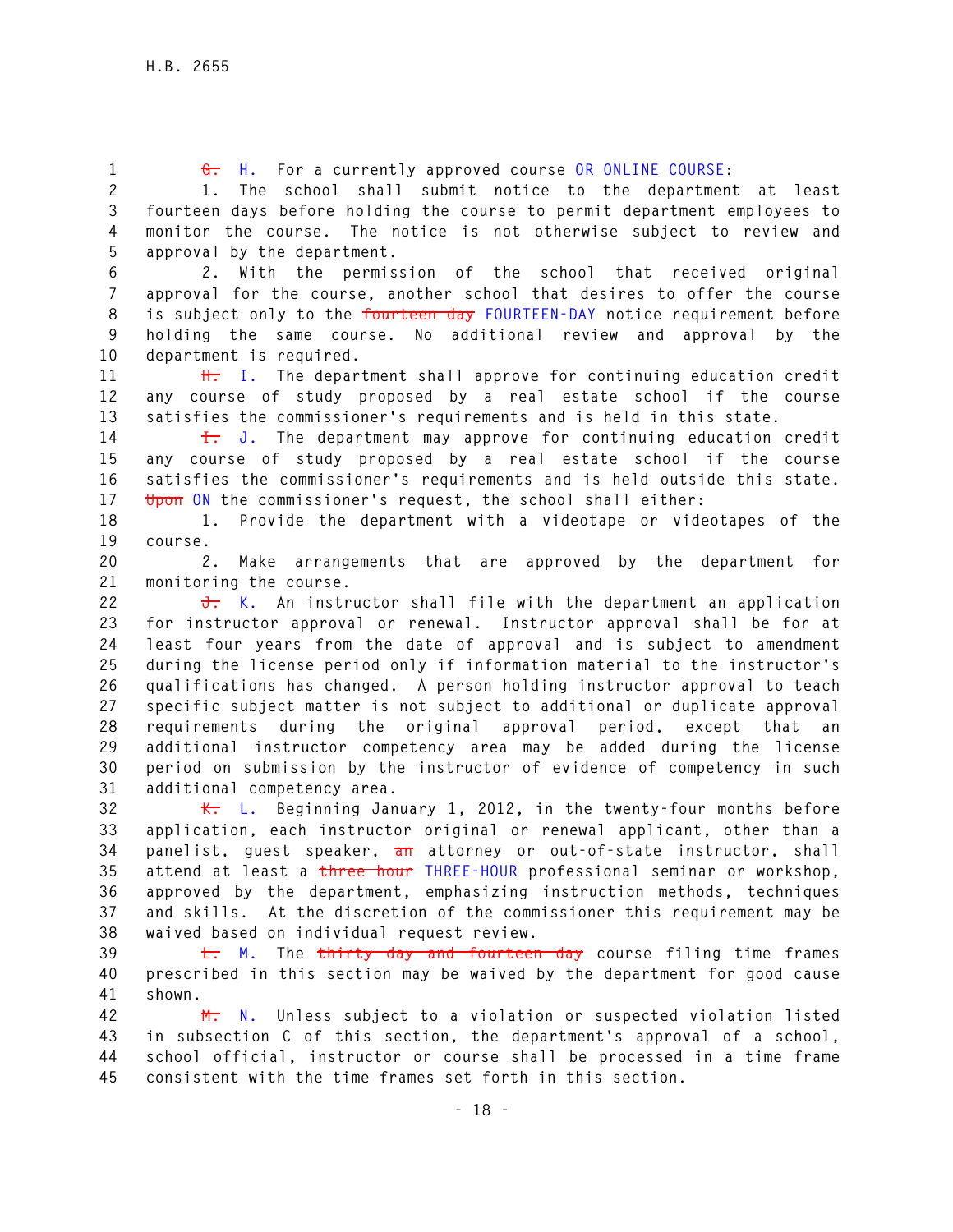**1 N. O. This section does not affect the department's ability to 2 withdraw or deny certification or approval of real estate schools, 3 education courses or real estate instructors for a violation of this 4 chapter. 5 Sec. 5. Section 32-2163, Arizona Revised Statutes, is amended to 6 read: 7 32-2163. Unlawful acts; out-of-state broker; cooperation 8 agreement 9 A. It is unlawful for any licensed broker in this state to employ 10 or compensate, directly or indirectly, any person for performing any of 11 the acts within the scope of this chapter if the person is not also a 12 licensed broker in this state, or a salesperson licensed under the broker 13 employing or compensating him THE SALESPERSON, except that a licensed 14 broker in this state may pay compensation to and receive compensation from 15 a broker WHO IS lawfully operating in another state. 16 B. Notwithstanding that pursuant to subsection A of this section a 17 licensed broker in this state may pay to and receive compensation from an 18 out-of-state broker, this authority shall DOES not be construed to permit 19 ALLOW an out-of-state broker to conduct activity in this state that would 20 otherwise require a broker's license issued by the department. 21 C. A licensed broker in this state may cooperate with an 22 out-of-state broker who would otherwise require licensure in this state 23 if: 24 1. The licensed broker and the out-of-state broker enter into a 25 written cooperation agreement before the out-of-state broker conducts any 26 activity otherwise requiring a broker's license pursuant to this 27 chapter. The cooperation agreement shall include the following: 28 (a) A list of the real estate activities to be conducted by the 29 out-of-state broker. 30 (b) A statement that the out-of-state broker agrees to fully comply 31 with the laws of this state and submit to the regulatory jurisdiction of 32 the department for activities subject to real estate broker licensure 33 pursuant to this chapter. 34 (c) A statement that the licensed broker in this state understands 35 and accepts responsibility for the acts of the out-of-state broker. 36 2. All negotiations in this state or with people who own property 37 in this state are conducted through the licensed broker in this state. 38 3. The licensed broker in this state assumes all responsibility for 39 the acts of the out-of-state broker. 40 4. All principal funds handled by either the licensed broker in 41 this state or the out-of-state broker are subject to the deposit and 42 handling requirements of section 32-2151. 43 D. The offering of real estate brokerage services specified by 44 section 32-2101, paragraph 48 49 for compensation or any other thing of 45 value pertaining to real property located in this state through an**